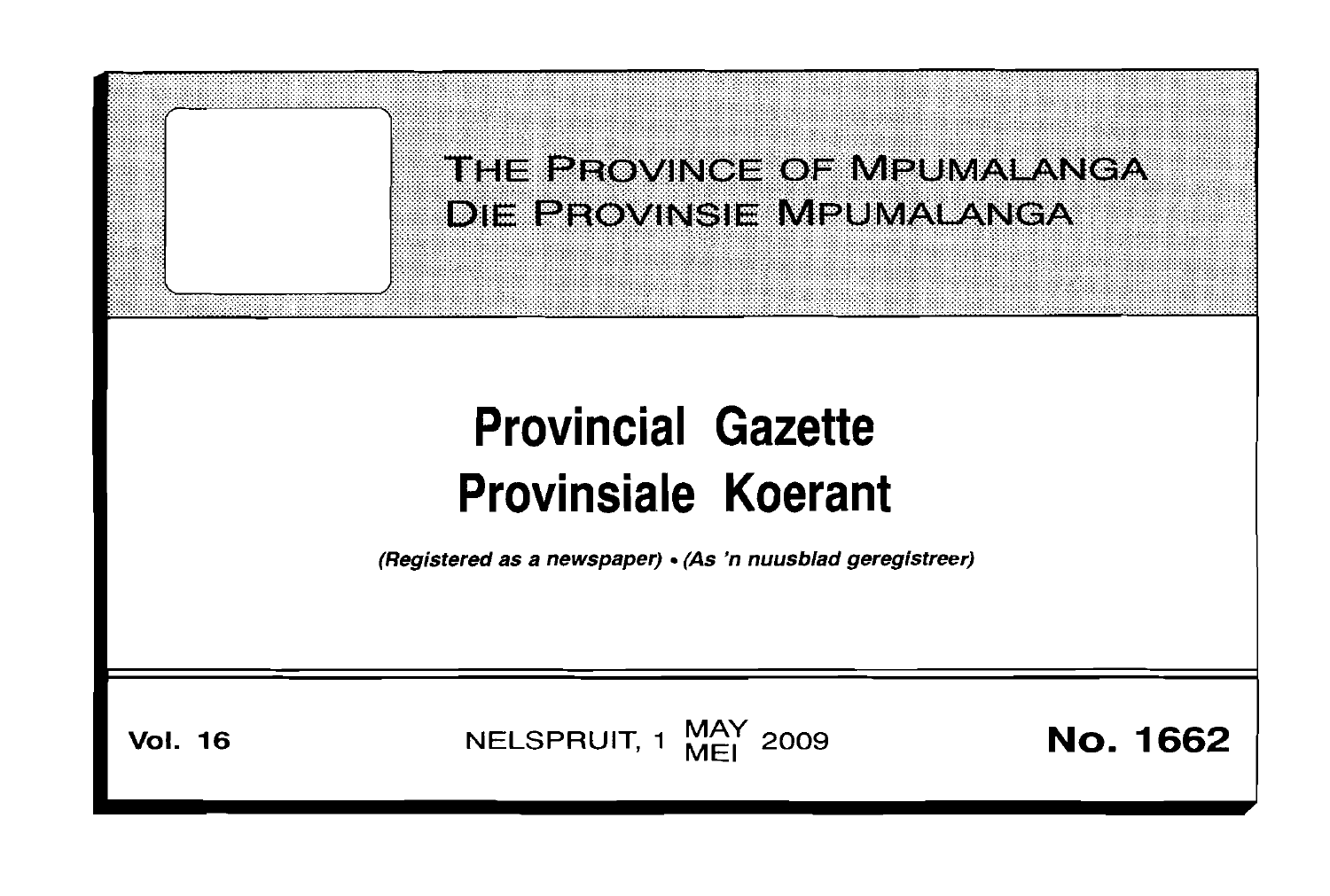No.

|  | <b>CONTENTS • INHOUD</b> |
|--|--------------------------|
|--|--------------------------|

*Page Gazette* No. No.

#### **GENERAL NOTICES· ALGEMENE KENNISGEWINGS**

| 113 | Town-planning and Townships Ordinance (15/1986): Steve Tshwete Amendment Scheme 343                             | 8  | 1662 |
|-----|-----------------------------------------------------------------------------------------------------------------|----|------|
| 113 |                                                                                                                 | 8  | 1662 |
| 114 |                                                                                                                 | 8  | 1662 |
| 114 |                                                                                                                 | 9  | 1662 |
| 115 |                                                                                                                 | 9  | 1662 |
| 115 |                                                                                                                 | 9  | 1662 |
| 116 | Town-planning and Townships Ordinance (15/1986): Lydenburg Amendment Scheme 206/1995                            | 10 | 1662 |
| 116 |                                                                                                                 | 10 | 1662 |
| 117 |                                                                                                                 | 10 | 1662 |
| 117 |                                                                                                                 | 11 | 1662 |
| 118 |                                                                                                                 | 11 | 1662 |
| 118 |                                                                                                                 | 11 | 1662 |
| 121 |                                                                                                                 | 12 | 1662 |
| 121 |                                                                                                                 | 12 | 1662 |
| 122 |                                                                                                                 | 12 | 1662 |
| 122 |                                                                                                                 | 13 | 1662 |
| 123 |                                                                                                                 | 13 | 1662 |
| 123 |                                                                                                                 | 13 | 1662 |
| 124 | Development Facilitation Act, 1995: Establishment of land development area: Portion 3, farm Evert 5 JU          | 15 | 1662 |
| 125 |                                                                                                                 | 17 | 1662 |
|     | LOCAL AUTHORITY NOTICES • PLAASLIKE BESTUURSKENNISGEWINGS                                                       |    |      |
| 106 | Town-planning and Townships Ordinance (15/1986): Msukaligwa Municipality: Amendment Scheme 449                  | 17 | 1662 |
| 106 | Ordonnansie op Dorpsbeplanning en Dorpe (15/1986): Msukaligwa Munisipaliteit: Wysigingskema 449                 | 17 | 1662 |
| 107 | Local Government: Municipal Property Rates Act (6/2004): Municipality of Thaba Chweu: Public notice calling for |    |      |

inspection of the general valuation roll 18 1662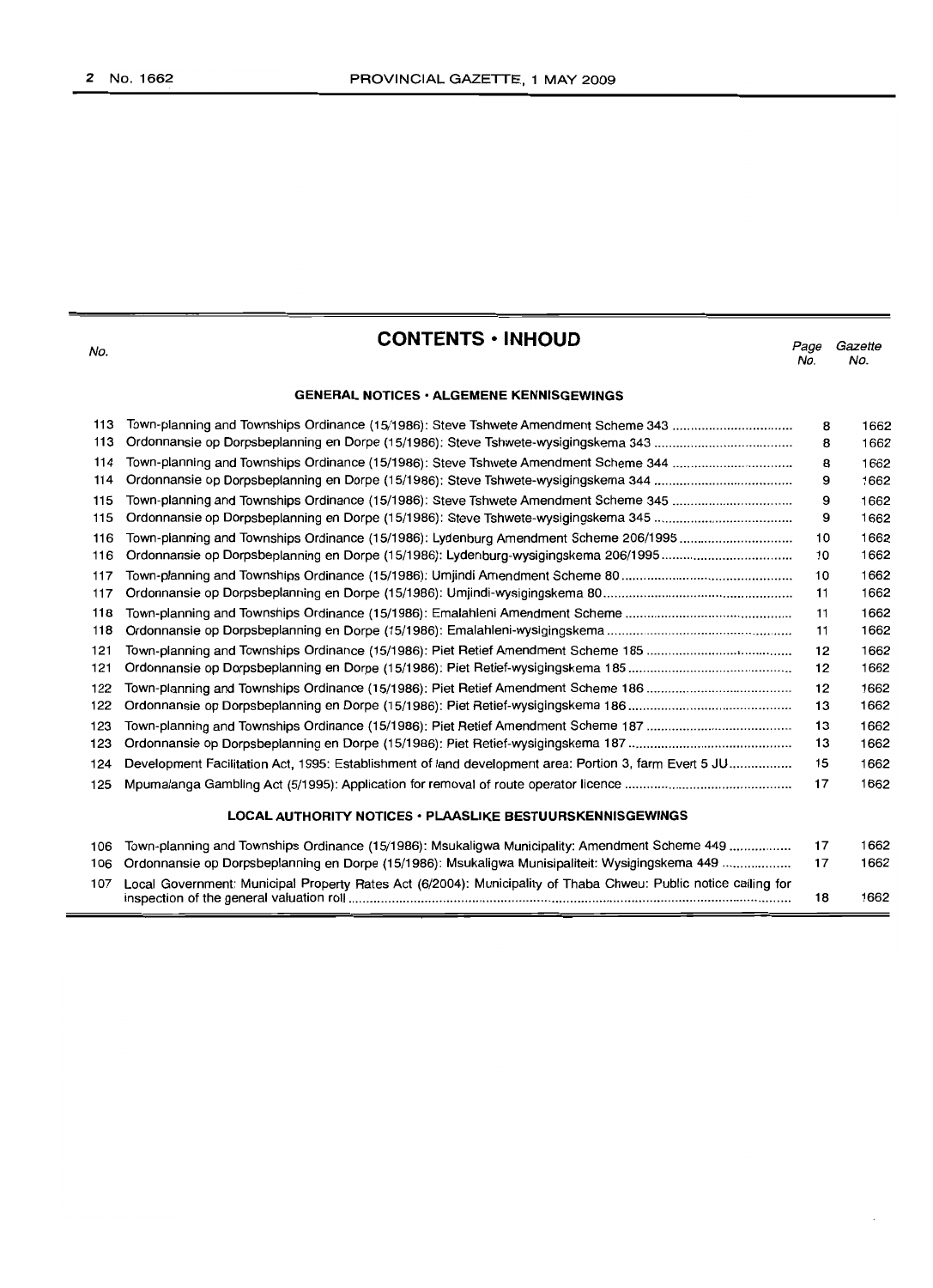**IMPORTANT NOTICE The Mpumalanga Province Provincial Gazette Function will be transferred to the Government Printer in Pretoria as from 1 April 2005 NEW PARTICULARS ARE AS FOLLOWS: Physical address: Postal address:** Private Bag X85 Government Printing Works 149 Bosman Street Pretoria Pretoria 0001 **New contact persons:** Louise Fourie Tel.: (012) 334-4686 Mrs H. Wolmarans Tel.: (012) 334-4591 **Fax number:** (012) 323-8805 **E-mail address:hester.wolmarans@gpw.gov.za** louise.fourie@gpw.gov.za **Contact persons for subscribers:**

Mrs S. M. Milanzi Tel.: (012) 334-4734 Mrs J. Wehmeyer Tel.: (012) 334-4753 Fax.: (012) 323-9574

This phase-in period is to commence from **18 March 2005** (suggest date of advert) and notice comes into operation as from **1 April 2005.**

Subscribers and all other stakeholders are advised to send their advertisements directly to the **Government Printing Works,** two weeks before the 1st April 2005.

> In future, adverts have to be paid in advance before being published in the Gazette.

**AWIE VAN ZVL** Advertising Manager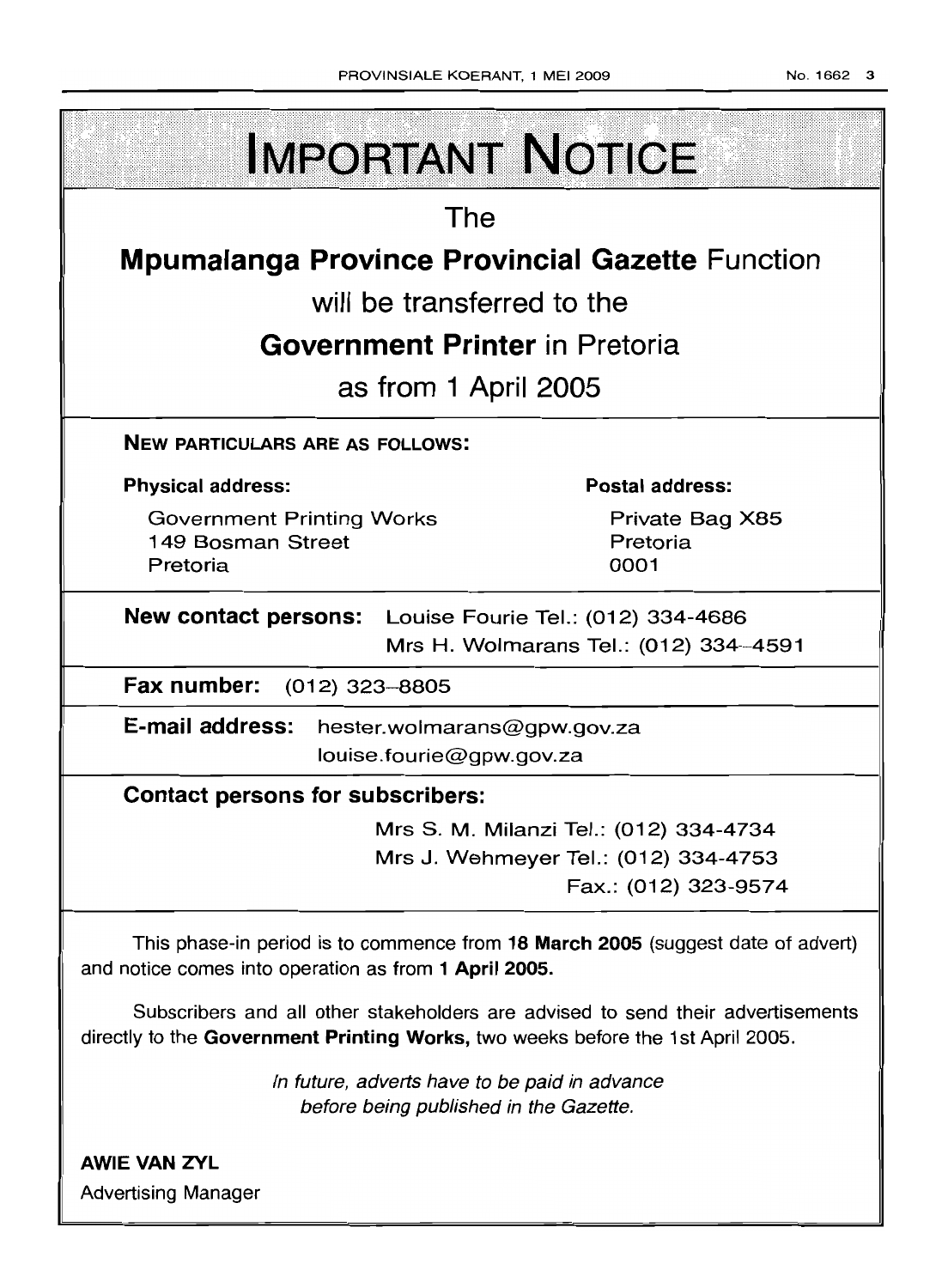IT IS THE CLIENTS RESPONSIBILITY TO ENSURE THAT THE CORRECT AMOUNT IS PAID AT THE CASHIER OR DEPOSITED INTO THE GOVERNMENT PRINTING WORKS BANK ACCOUNT AND ALSO THAT THE REQUISITION/COVERING LETrER TOGETHER WITH THE ADVERTISEMENTS AND THE PROOF OF DEPOSIT REACHES THE GOVERNMENT PRINTING WORKS IN TIME FOR INSERTION IN THE PROVINCIAL GAZETTE.

# **No ADVERTISEMENTS WILL BE PLACED WITHOUT PRIOR PROOF OF PRE-PAYMENT.**

# '/4 page R **187.37** Letter Type: Arial Size: 10 Line Spacing: At: Exactly 11 pt



# 1/4 page **R 374.75**

Letter Type: Arial Size: 10 Line Spacing: At: Exactly 11 pt

# 1/4 page **R 562.13**

Letter Type: Arial Size: 10 Line Spacing: At: Exactly 11 pt

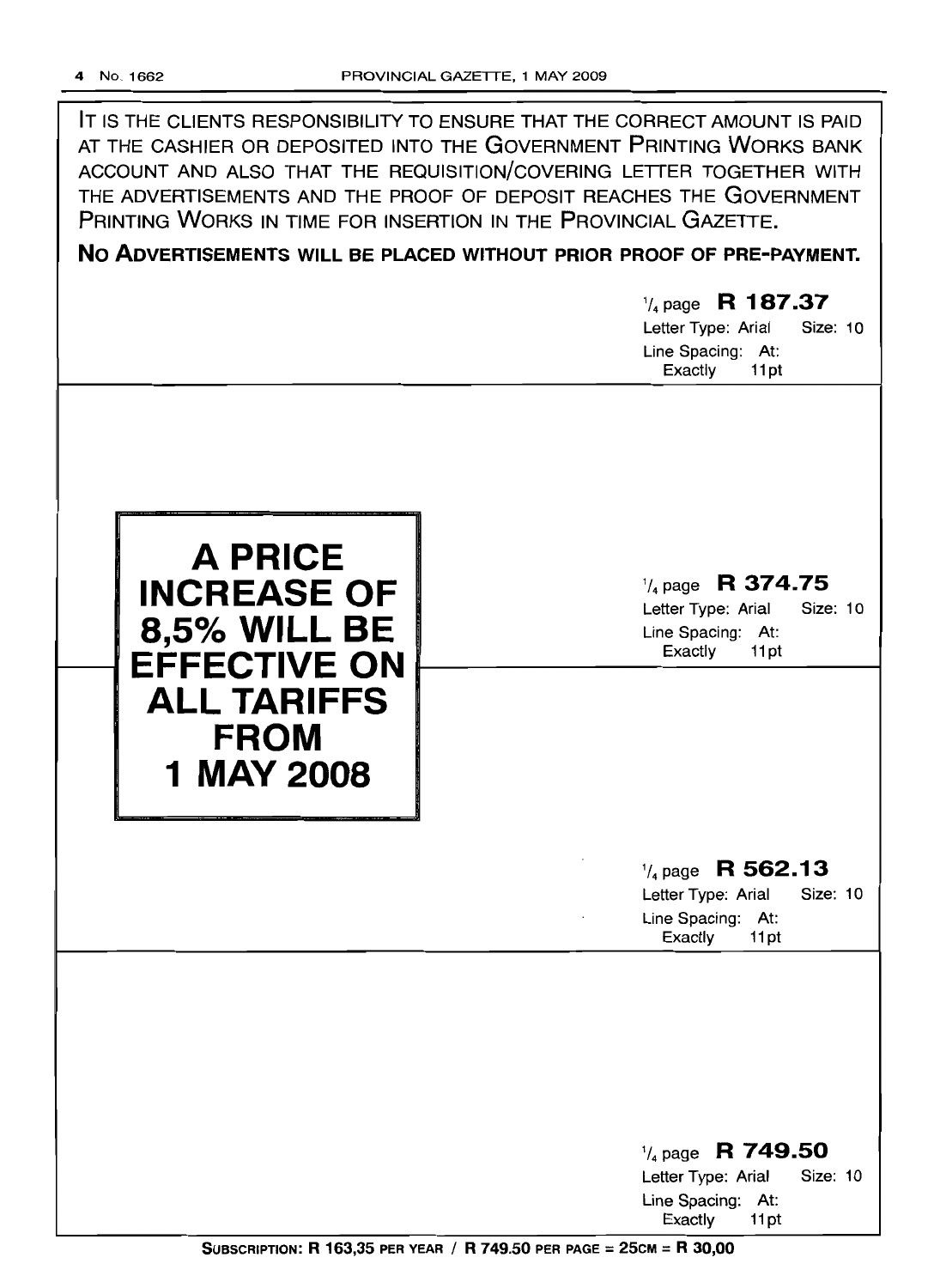

(2) erroneous classification of a notice, or the placement of such notice in any section or under any heading other than the section or heading stipulated by the advertiser;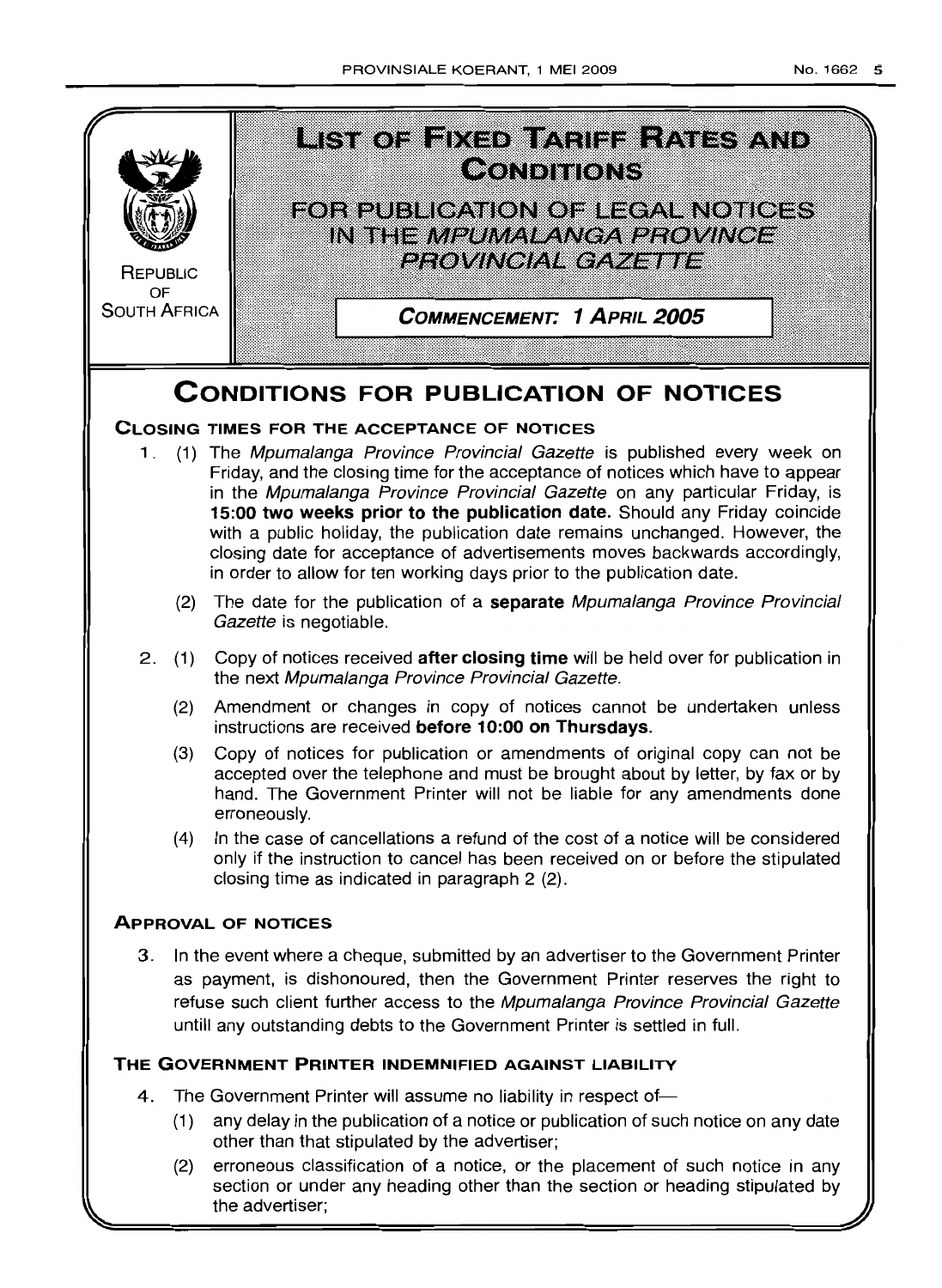(3) any editing, revision, omission, typographical errors or errors resulting from faint or indistinct copy.

# **LIABILITY OF ADVERTISER**

5. Advertisers will be held liable for any compensation and costs arising from any action which may be instituted against the Government Printer in consequence of the publication of any notice.

# **COpy**

- 6. Copy of notices must be typed on one side of the paper only and may not constitute part of any covering letter or document.
- 7. At the top of any copy, and set well apart from the notice, the following must be stated:

Where applicable

- (1) The heading under which the notice is to appear.
- (2) The cost of publication applicable to the notice, in accordance with the "Word Count Table".

# **PAYMENT OF COST**

- 9. **With effect from 1 April 2005 no notice will be accepted for publication unless the cost of the insertion(s) is prepaid in CASH or by CHEQUE or POSTAL ORDERS. It can be arranged that money can be paid into the banking account of the Government Printer, in which case the deposit slip accompanies the advertisement before publication thereof.**
- 10. (1) The cost of a notice must be calculated by the advertiser in accordance with the word count table.
	- (2) Where there is any doubt about the cost of publication of a notice, and in the case of copy, an enquiry, accompanied by the relevant copy, should be addressed to the **Advertising Section, Government Printing Works, Private Bag X85, Pretoria, 0001 [Fax: (012) 323-8805],** before publication.
- **11.** Overpayment resulting from miscalculation on the part of the advertiser of the cost of publication of a notice will not be refunded, unless the advertiser furnishes adequate reasons why such miscalculation occurred. In the event of underpayments, the difference will be recovered from the advertiser, and the notice(s) will not be published until such time as the full cost of such publication has been duly paid in cash or by cheque or postal orders, or into the banking account.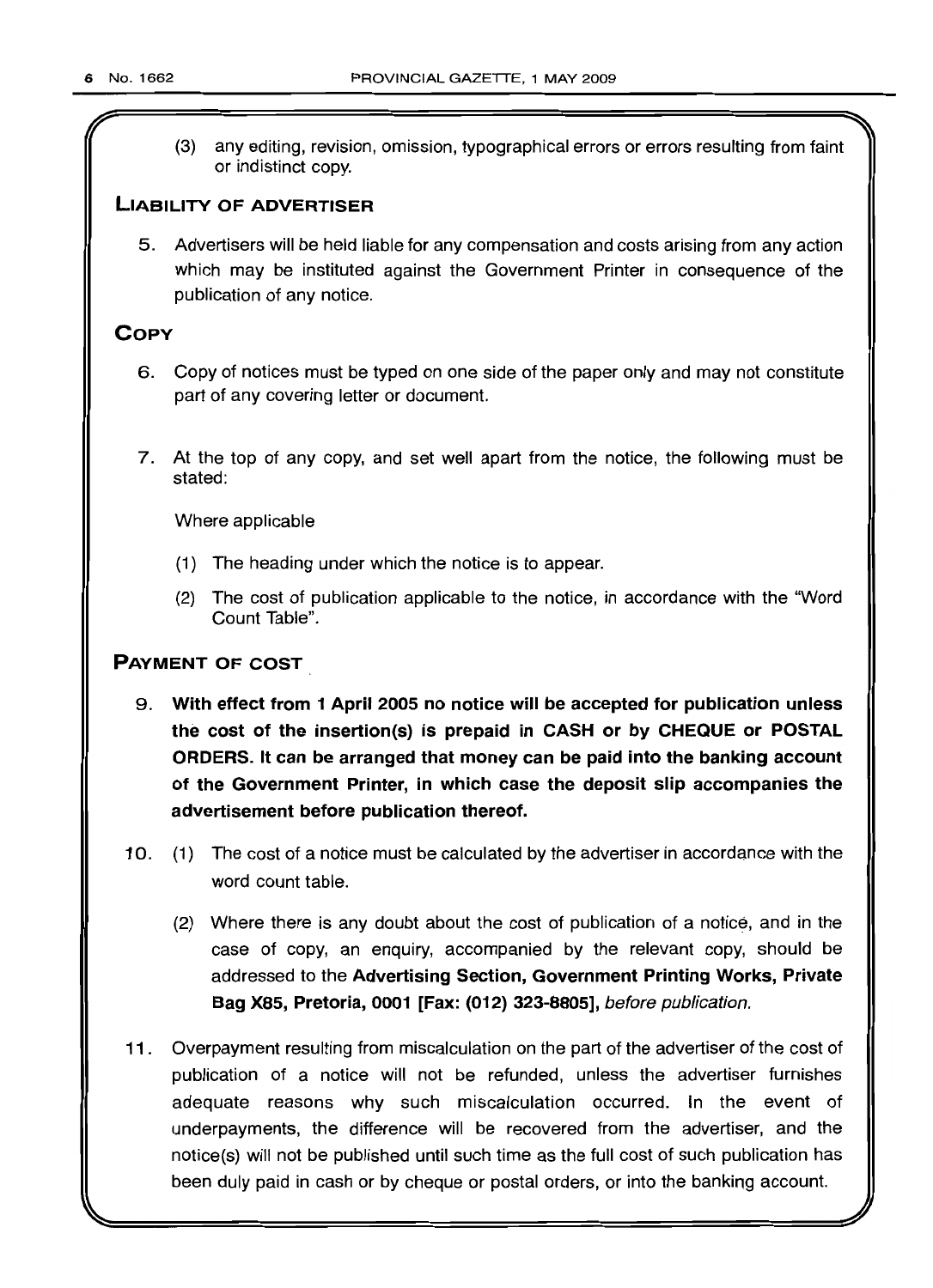- 12. In the event of a notice being cancelled, a refund will be made only if no cost regarding the placing of the notice has been incurred by the Government Printing Works.
- 13. The Government Printer reserves the right to levy an additional charge in cases where notices, the cost of which has been calculated in accordance with the Word Count Table, are subsequently found to be excessively lengthy or to contain overmuch or complicated tabulation.

# PROOF OF PUBLICATION

14. Copies of the Mpumalanga Province Provincial Gazette which may be required as proof of publication, may be ordered from the Government Printer at the ruling price. The Government Printer will assume no liability for any failure to post such Mpumalanga Province Provincial Gazette(s) or for any delay in despatching it/them.

# **GOVERNMENT PRINTERS BANK ACCOUNT PARTICULARS**

Bank: ABSA

BOSMAN STREET

Account No.: 4057114016

Branch code: 632005

Reference No.: 00000047

Fax No.: (012) 323 8805

# Enquiries:

| Mrs. L. Fourie    | Tel.: (012) 334-4686 |
|-------------------|----------------------|
| Mrs. H. Wolmarans | Tel.: (012) 334-4591 |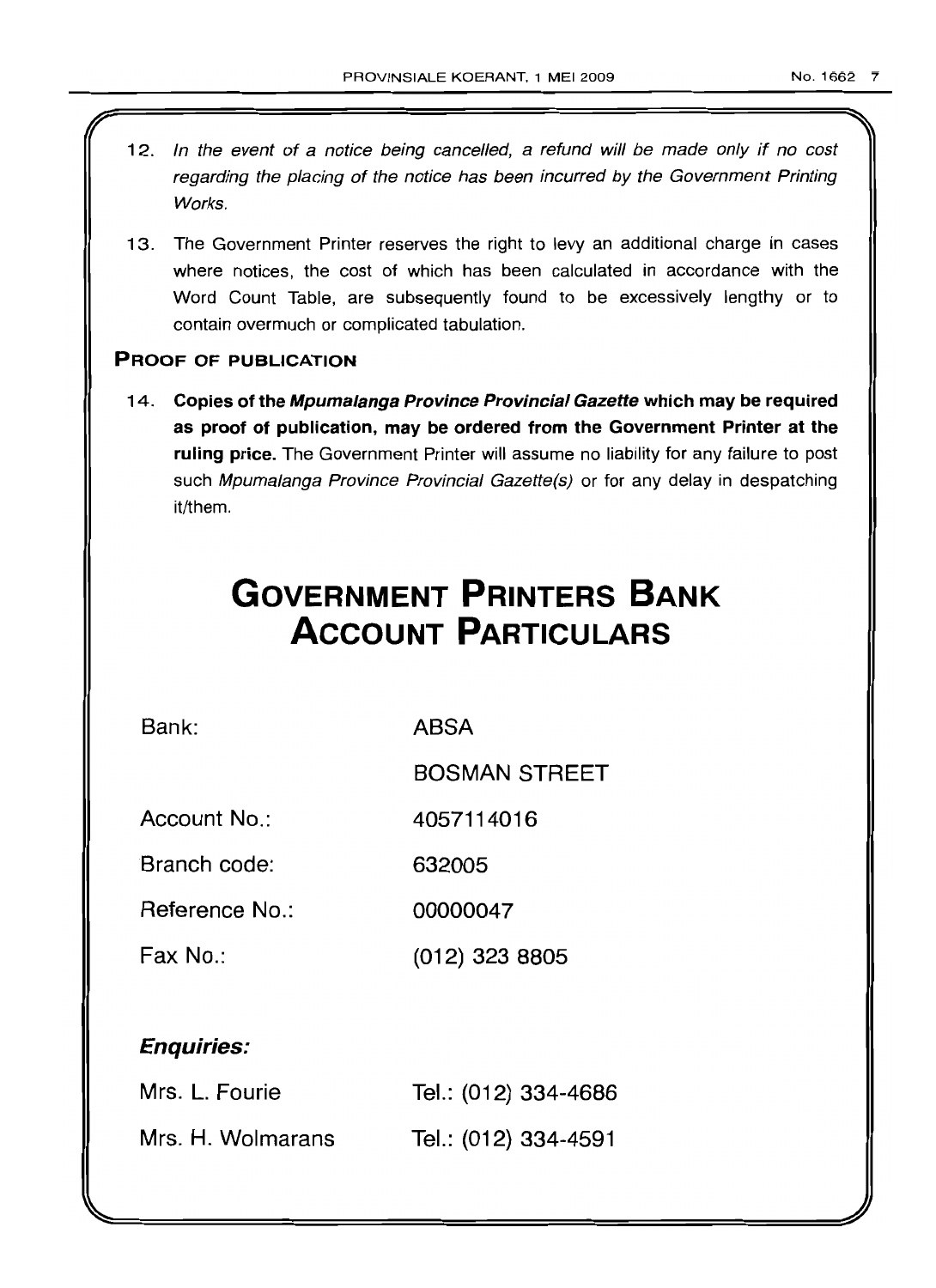# **GENERAL NOTICES • ALGEMENE KENNISGEWINGS**

### **NOTICE 113 OF 2009**

NOTICE OF APPLICATION FOR AMENDMENT OF THE STEVE TSHWETE TOWN-PLANNING SCHEME, 2004, IN TERMS OF SECTION 56 (1) (b) (i) OF THE TOWN-PLANNING AND TOWNSHIPS ORDINANCE, 1986

#### **STEVE TSHWETE AMENDMENT SCHEME 343**

I, Maria Elizabeth Human TRP (SA), being the authorised agent of the owner of proposed Portion 1 (a portion of Portion 3) of Erf 732, Middelburg, Mpumalanga, hereby give notice in terms of section 56 (1) (b) (i) of the Town-planning and Townships Ordinance, 1986, that I have applied to the Steve Tshwete Local Municipality for the amendment of the town-planning scheme known as the Steve Tshwete Town-planning Scheme, 2004, by the rezoning of the stand described above, situated adjacent Kogel Street, from "Residential 1" to "Residential 3" for medium density housing.

Particulars of the application will lie for inspection during normal office hours at the office of the Town Secretary, Second Floor, Wanderers Avenue, Middelburg, for a period of 28 days from 24 April 2009.

Objections to or representations in respect of the application must be lodged with or made in writing to the Town Secretary at the above address or at P.O. Box 14, Middelburg, 1050, within a period of 28 days from 24 April 2009.

Address of applicant: Townscape Planning Solutions, P.O. Box 375, River Crescent, 1042. Tel: (013) 656-0554. .**-.**

#### **KENNISGEWING 113 VAN 2009**

KENNISGEWING VAN AANSOEK OM WYSIGING VAN DIE STEVE TSHWETE-DORPSBEPLANNINGSKEMA, 2004, INGEVOLGE ARTIKEL 56 (1) (b) (i) VAN DIE ORDONNANSIE OP DORPSBEPLANNING EN DORPE, 1986

#### **STEVE TSHWETE-WYSIGINGSKEMA 343**

Ek, Maria Elizabeth Human SS (SA), synde die gemagtigde agent van die eienaar van voorgestelde Gedeelte 1 en gedeelte van Gedeelte 3) van Erf 732, Middelburg, Mpumalanga, gee hiermee ingevolge artikel 56 (1) (b) (i) van die Ordonnansie op Dorpsbeplanning en Dorpe, 1986, kennis dat ek by die Steve Tshwete Plaaslike Munisipaliteit aansoek gedoen het om die wysiging van die dorpsbeplanningskema, bekend as die Steve Tshwete-dorpsbeplanningskema, 2004, deur die hersonering van die eiendom hierbo beskryf, geleë te Kogelstraat, vanaf "Residensieel 1" na "Residensieel 3" vir medium digtheid behuising.

Besonderhede van die aansoek lê ter insae gedurende gewone kantoorure by die Stadsekretaris, Tweede Vloer, Munisipale Gebou, Wandererslaan, Middelburg, vir 'n tydperk van 28 dae vanaf 24 April 2009.

Besware teen of vertoë ten opsigte van die aansoek moet binne 'n tydperk van 28 dae vanaf 24 April 2009 skriftelik tot die Stadsekretaris by bovermelde adres of by Posbus 14, Middelburg, 1050, ingedien of gerig word.

Adres van applikant: Townscape Planning Solutions, Posbus 375, River Crescent, 1042. Tel: (013) 656-0554.

24-01

#### **NOTICE 114 OF 2009**

#### **STEVE TSHWETE AMENDMENT SCHEME 344 WITH ANNEXURE 283**

NOTICE OF APPLICATION FOR THE AMENDMENT OF THE STEVE TSHWETE TOWN-PLANNING SCHEME, 2004, IN TERMS OF SECTION 56 (1) (b) (i) OF THE TOWN-PLANNING AND TOWNSHIPS ORDINANCE, 1986 (ORDINANCE 15 OF 1986)

We, Urban Dynamics (Mpumalanga) Inc., being the authorized agent of the registered owner of Portion 1 of Erf 310, Middelburg, hereby give notice in terms of section 56 (1) (b) (i) of the Town-planning and Townships Ordinance, 1986, that we have applied to the Steve Tshwete Local Municipality for the amendment of the town-planning scheme known as Steve Tshwete Town-planning Scheme, 2004, for the rezoning of the above-mentioned property situated at 11 Beyers Naude Street, Middelburg, by rezoning the property from "Residential 1" to "Business 3 for the purpose of a funeral parlour".

Particulars of the application will lie for inspection during normal office hours at the office of the Municipal Manager, Steve Tshwete Local Municipality, Municipal Buildings, Wanderers Avenue, Middelburg, 1050, for a period of 28 days from 24 April 2009.

Objections to or representations in respect of the application must be lodged with or made in writing to the Municipal Manager at the above address or at P.O. Box 14, Middelburg, 1050, within a period of 28 days from 24 April 2009.

Applicant: Urban Dynamics (Mpumalanga) Inc., Propark Building, 44 Wes Street, P.O. Box 3294, Middelburg, 1050. Tel: (013) 243-1219. Fax: (013) 243-1321.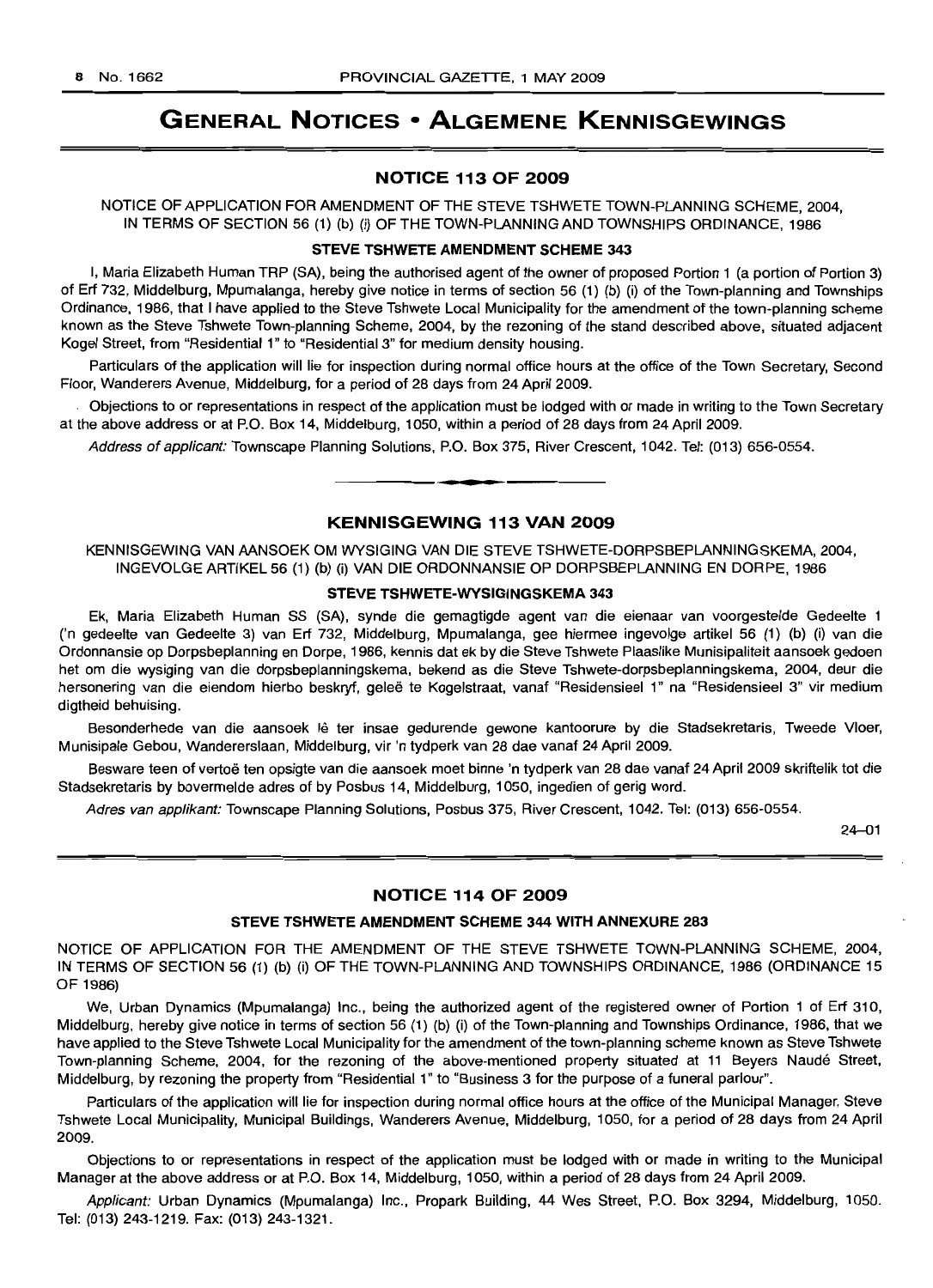#### **KENNISGEWING 114 VAN 2009**

#### **STEVE TSHWETE-WYSIGINGSKEMA 344 MET BYLAE 283**

KENNISGEWING VAN DIE AANSOEK OM DIE WYSIGING VAN DIE STEVE TSHWETE-DORPSBEPLANNINGSKEMA, 2004, INGEVOLGE ARTIKEL 56 (1) (b) (i) VAN DIE ORDONNANSIE OP DORPSBEPLANNING EN DORPE, 1986 (ORDONNANSIE 15 VAN 1986)

Ons, Urban Dynamics (Mpumalanga) Inc., synde die gemagtigde agent van die geregistreerde eienaar van Gedeelte 1 van Erf 310, Middelburg, gee hiermee ingevolge artikel 56 (1) (b) (i) van die Ordonnansie op Dorpsbeplanning en Dorpe, 1986, kennis dat ons by die Steve Tshwete Plaaslike Munisipaliteit aansoek gedoen het om die wysiging van die Steve Tshwetedorpsbeplanningskema, 2004, deur die hersonering van die bogenoemde eiendom gelee te Beyers Naudestraat 11, Middelburg, vanaf "Residensieel 1" na "Besigheid 3 vir die doeleindes van 'n begrafnisonderneming".

Besonderhede van die aansoek lê ter insae gedurende gewone kantoorure by die kantoor van die Munisipale Bestuurder, Steve Tshwete Plaaslike Munisipaliteit, Munisipale Gebou, Wandererslaan, Middelburg, 1050, vir 'n tydperk van 28 dae vanaf 24 April 2009.

Besware teen of vertoë ten opsigte van die aansoek moet binne 'n tydperk van 28 dae vanaf 24 April 2009, skriftelik in tweevoud by of tot die Munisipale Bestuurder by bovermelde adres of by Posbus 14, Middelburg, 1050, ingedien of gerig word.

Applikant: Urban Dynamics (Mpumalanga) Inc., Propark Building, Wesstraat 44, Posbus 3294, Middelburg, 1050. Tel: (013) 243-1219. Faks: (013) 243-1321.

24-01

#### **NOTICE 115 OF 2009**

#### **STEVE TSHWETE AMENDMENT SCHEME 345**

NOTICE OF APPLICATION FOR THE AMENDMENT OF THE STEVE TSHWETE TOWN-PLANNING SCHEME, 2004, IN TERMS OF SECTION 56 (1) (b) (i) OF THE TOWN-PLANNING AND TOWNSHIPS ORDINANCE, 1986 (ORDINANCE 15 OF 1986)

We, Urban Dynamics (Mpumalanga) Inc., being the authorized agent of the registered owner of a portion of Erf 3972, Middelburg Extension 11, hereby give notice in terms of section 56 (1) (b) (i) of the Town-planning and Townships Ordinance, 1986, that we have applied to the Steve Tshwete Local Municipality for the amendment of the town-planning scheme known as the Steve Tshwete Town-planning Scheme, 2004, for the rezoning of the above-mentioned property situated adjacent to 4 Meter Street, Middelburg, by rezoning the property from "Municipal" to "Industrial 3".

Particulars of the application will lie for inspection during normal office hours at the office of the Municipal Manager, Steve Tshwete Local Municipality, Municipal Buildings, Wanderers Avenue, Middelburg, 1050, for a period of 28 days from 24 April 2009.

Objections to or representations in respect of the application must be lodged with or made in writing to the Municipal Manager at the above address or at P.O. Box 14, Middelburg, 1050, within a period of 28 days from 24 April 2009.

Applicant: Urban Dynamics (Mpumalanga) Inc., Propark Building, 44 Wes Street, P.O. Box 3294, Middelburg, 1050. Tel: (013) 243-1219. Fax: (013) 243-1321. **.-**

#### **KENNISGEWING 115 VAN 2009**

#### **STEVE TSHWETE-WYSIGINGSKEMA 345**

KENNISGEWING VAN DIE AANSOEK OM DIE WYSIGING VAN DIE STEVE TSHWETE-DORPSBEPLANNINGSKEMA, 2004, INGEVOLGE ARTIKEL 56 (1) (b) (i) VAN DIE ORDONNANSIE OP DORPSBEPLANNING EN DORPE, 1986 (ORDONNANSIE 15 VAN 1986)

Ons, Urban Dynamics (Mpumalanga) Ing., synde die gemagtigde agent van die geregistreerde eienaar van 'n gedeelte *van* Erf 3972, Middelburg Uitbreiding 11, gee hiermee ingevolge artikel 56 (1) (b) (i) *van* die Ordonnansie op Dorpsbeplanning en Dorpe, 1986, kennis dat ons by die Steve Tshwete Plaaslike Munisipaliteit aansoek gedoen het om die wysiging van die Steve Tshwete-dorpsbeplanningskema, 2004, deur die hersonering van die bogenoemde eiendom qelee aangrensend aan Meterstraat 4, Middelburg Uitbreiding 11, vanaf "Munisipaal" na "Industrieel 3".

Besonderhede van die aansoek lê ter insae gedurende gewone kantoorure by die Munisipale Bestuurder, Steve Tshwete Plaaslike Munisipaliteit, Munisipale Gebou, Wandererslaan, Middelburg, 1050, vir 'n tydperk van 28 dae vanaf 24 April 2009.

Besware teen of vertoë ten opsigte van die aansoek moet binne 'n tydperk van 28 dae vanaf 24 April 2009, skriftelik in tweevoud by of tot die Munisipale Bestuurder by bovermelde adres of by Posbus 14, Middelburg, 1050, ingedien of gerig word.

Applikant: Urban Dynamics (Mpumalanga) Inc., Propark Building, Wesstraat 44, Posbus 3294, Middelburg, 1050. Tel: (013) 243-1219. Faks: (013) 243-1321.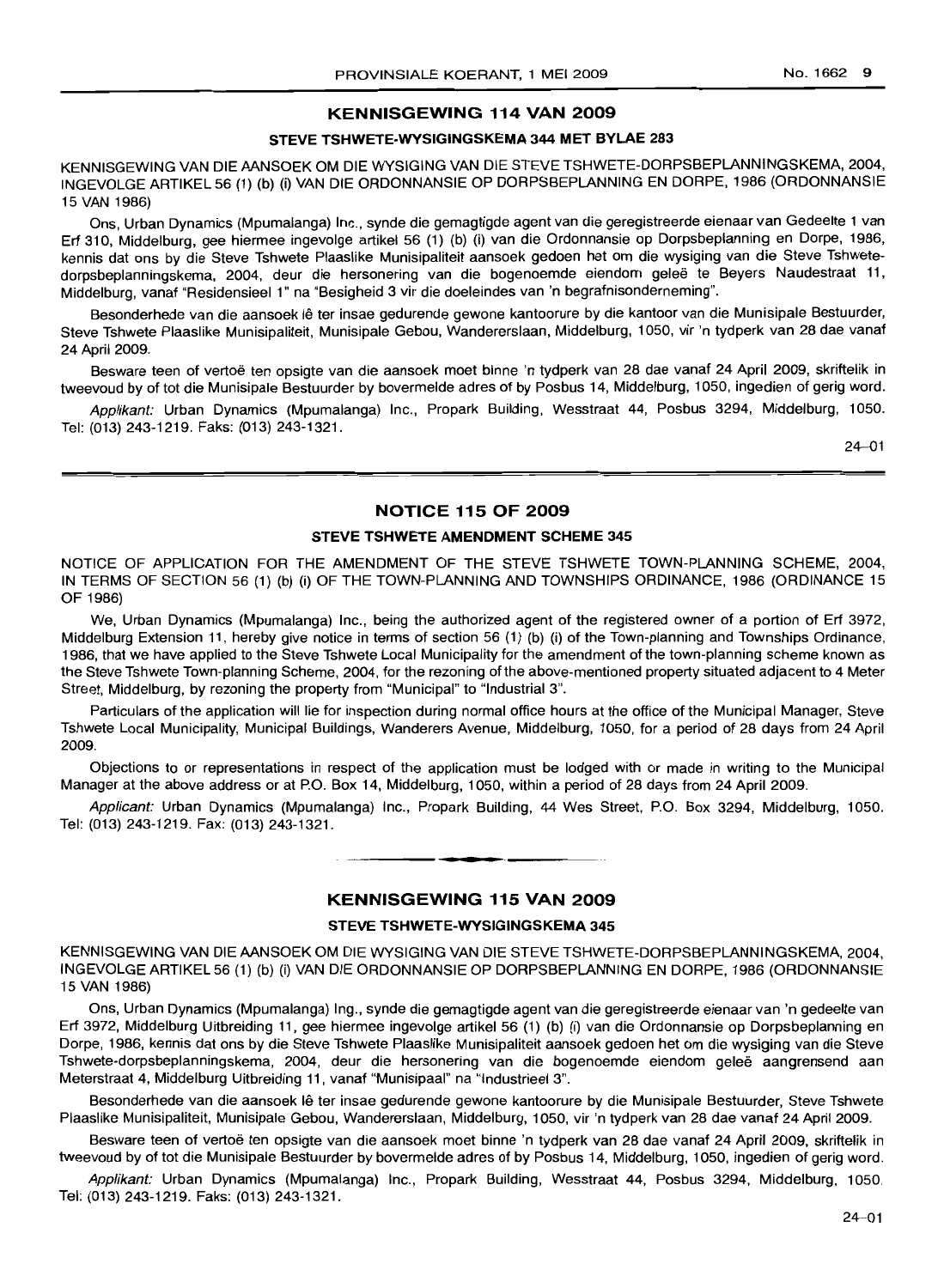#### **NOTICE 116 OF 2009**

#### **LYDENBURG AMENDMENT SCHEME** 206/1995

#### NOTICE OF APPLICATION FOR THE AMENDMENT OF TOWN-PLANNING SCHEME, IN TERMS OF SECTION 56 (1) (b) (i) OF THE TOWN-PLANNING AND TOWNSHIPS ORDINANCE, 1986 (ORDINANCE 15 OF 1986)

We, Nuplan Development Planners, being the authorised agent of the registered owner of the Remaining Extent of Erf 382, Lydenburg Township, hereby give notice in terms of section 56 (1) (b) (i) of the Town-planning and Townships Ordinance, 1986 (Ordinance 15 of 1986), that we have applied to the Thaba Chweu Local Municipality (Lydenburg Administrative Unit) for the amendment of the town-planning scheme known as Lydenburg Town-planning Scheme, 1995, by the rezoning of the property described above, situated at 28 Marais Street, Lydenburg Town, from "Residential 1" to "Residential 2" with a density of 20 dwelling units per hectare.

Particulars of the application will lie for inspection during normal office hours at the office of the Municipal Manager, Thaba Chweu Local Municipality, Sentraal Street, Lydenburg, for a period of 28 days from 24 April 2009.

Objections to, or representations in respect of the application must be lodged with or made in writing to the Municipal Manager at the above address or at Thaba Chweu Local Municipality, P.O. Box 61, Lydenburg, 1120, within a period of 28 days from 24 April 2009 (no later than 22 May 2009).

Address of agent: Nuplan Development Planners, P.O. Box 2555, Nelspruit, 1200. Tel: (013) 752-3422. Fax: (013) 752-5795. E-mail: nuplan@mweb.co.za (Ref: EST-WS-001.)

**• d**

#### **KENNISGEWING 116 VAN 2009**

#### **LYDENBURG-WYSIGINGSKEMA** 206/1995

KENNISGEWING VAN AANSOEK OM WYSIGING VAN DIE DORPSBEPLANNINGSKEMA INGEVOLGE ARTIKEL 56 (1) (b) (i) VAN DIE ORDONNANSIE OP DORPSBEPLANNING EN DORPE, 1986 (ORDONNANSIE 15 VAN 1986)

Ons, Nuplan Development Planners, synde die gemagtigde agent van die geregistreerde eienaar van die Resterende Gedeelte van Erf 382, Lydenburg Dorp, gee hiermee ingevolge artikel 56 (1) (b) (i) van die Ordonnansie op Dorpsbeplanning en Dorpe, 1986 (Ordonnansie 15 van 1986), kennis dat ons by die Thaba Chweu Plaaslike Munisipaliteit (Lydenburg Administratiewe Eenheid) aansoek gedoen het om die wysiging van die dorpsbeplanningskema, bekend as Lydenburgdorpsbeplanningskema, 1995, deur die hersonering van die eiendom hierbo beskryf, gelee te Maraisstraat 28, Lydenburg Dorp, vanaf "Residensieel 1" na "Residensieel 2", met 'n digtheid van 20 eenhede per hektaar.

Besonderhede van bogenoemde aansoek lê ter insae gedurende gewone kantoorure by die kantoor van die Munisipale Bestuurder, Munisipale Kantore, Thaba Chweu Plaaslike Munisipaliteit, Sentraalstraat, Lydenburg, vir 'n tydperk van 28 dae vanaf 24 April 2009.

Besware teen of vertoë ten opsigte van die aansoek moet binne 'n tydperk van 28 dae vanaf 24 April 2009 (nie later as 22 Mei 2009), skriftelik by of tot die Munisipale Bestuurder by bovermelde adres of Thaba Chweu Plaaslike Munisipaliteit, Posbus 61, Lydenburg, 1120, ingedien of gerig word.

Adres van agent: Nuplan Development Planners, Posbus 2555, Nelspruit, 1200. Tel: (013) 752-3422. Faks: (013) 752-5795. E-pos: nuplan@mweb.co.za (Verw: EST-WS-001.)

24-01

#### **NOTICE 117 OF 2009**

#### **UMJINDI AMENDMENT SCHEME 80**

NOTICE OF APPLICATION FOR THE AMENDMENT OF THE TOWN-PLANNING SCHEME IN TERMS OF SECTION 56 (1) (b) (i) OF THE TOWN-PLANNING AND TOWNSHIPS ORDINANCE, 1986 (ORDINANCE 15 OF 1986)

We, Nuplan Development Planners, being the authorised agent of the registered owner of Portion 2 of Erf 2411, Barberton Township, hereby gives notice in terms of section 56 (1) (b) (i) of the Town-planning and Townships Ordinance, 1986 (Ordinance 15 of 1986), that we have applied to the Umjindi Local Municipality for the amendment of the town-planning scheme known as the Umjindi Town-planning Scheme, 2002, by the rezoning of the property described above, situated within Crown Street, from "Public Open Space" to "Special" with specified development conditions.

Particulars of the application will lie for inspection during normal office hours at the office of the Municipal Manager, Umjindi Local Municipality (Director: Civil Services), Civic Centre, Barberton, 1300, for a period of 28 days from 24 April 2009.

Objections to or representations in respect of the application must be lodged with or made in writing to the abovementiond address or to the Municipal Manager, Umjindi Local Municipality, P.O. Box 33, Barberton, 1300, within a period of 28 days from 24 April 2009 (no later than 22 May 2009).

Address of agent: Nuplan Development Planners, P.O. Box 2555, Nelspruit, 1200. Tel: (013) 752-3422. Fax: (013) 752-5795. E-mail: nuplan@mweb.co.za (Ref: NGK-WS-002.)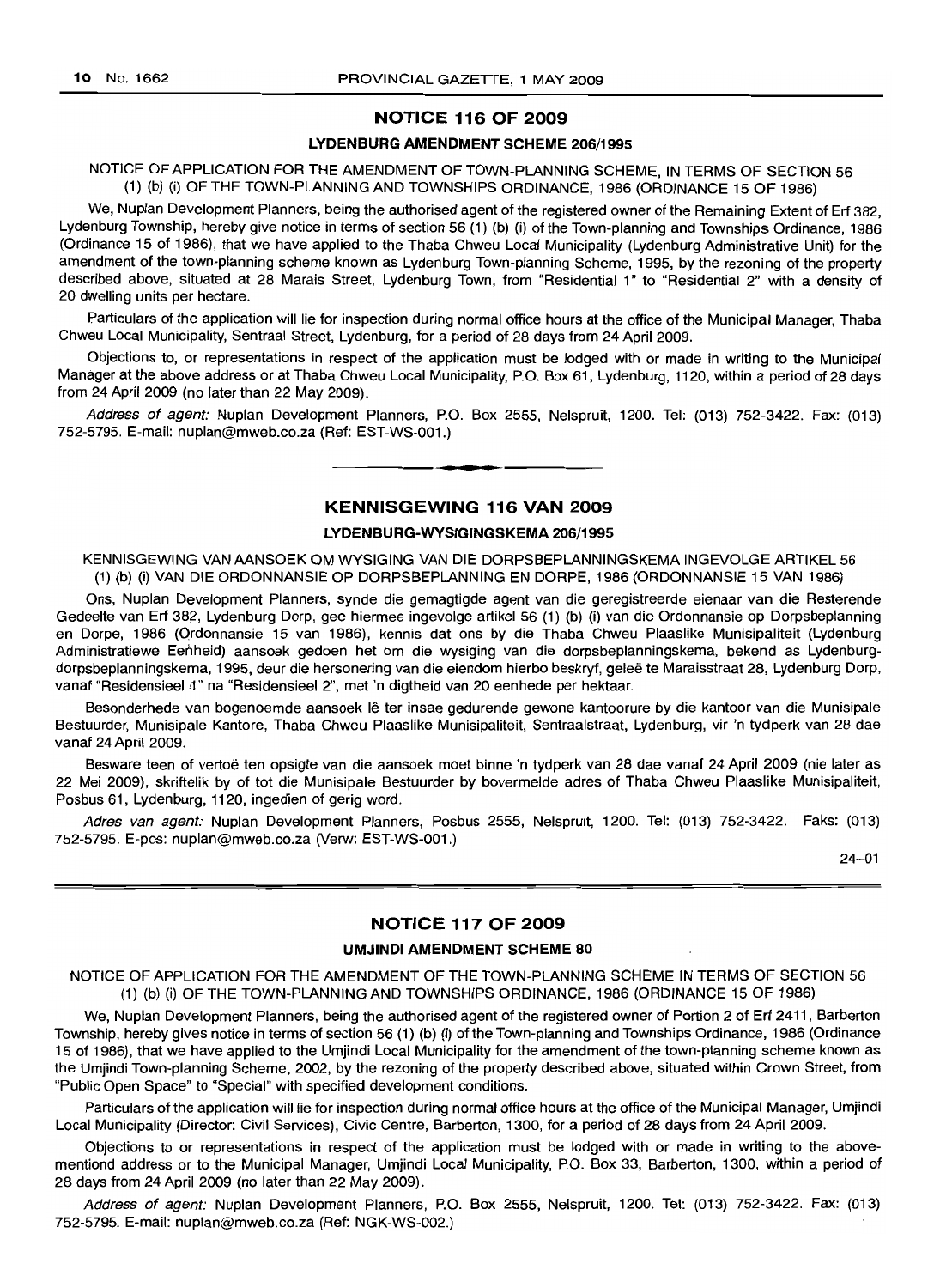#### **KENNISGEWING 117 VAN 2009**

#### **UMJINDI-WYSIGINGSKEMA 80**

## KENNISGEWING VAN AANSOEK OM WYSIGING VAN DORPSBEPLANNINGSKEMA INGEVOLGE ARTIKEL 56 (1) (b) (i) VAN DIE ORDONNANSIE OP DORPSBEPLANNING EN DORPE, 1986 (ORDONNANSIE 15 VAN 1986)

Ons, Nuplan Development Planners, synde die gemagtigde agent van die geregistreerde eienaar van Gedeelte 2 van Erf 2411, Barberton Dorp, gee hiermee ingevolge artikel 56 (1) (b) (i) van die Ordonnansie op Dorpsbeplanning en Dorpe, 1986 (Ordonnansie 15 van 1986), kennis dat ons by die Umjindi Plaaslike Munisipaliteit aansoek gedoen het om die wysiging van die dorpsbeplanningskema, bekend as Umjindi-dorpsbeplanningskema, 1989, deur die hersonering van die eiendomme hierbo beskry1, gelee te Crownstraat, vanaf "Openbare Oopruimte" na "Spesiaal" met gespesifiseerde ontwikkelingsvoorwaardes.

Besonderhede van bogenoemde aansoek lê ter insae gedurende gewone kantoorure by die Munisipale Bestuurder, Umjindi Plaaslike Munisipaliteit (Direkteur: Tegniese Dienste), Burgersentrum, Barberton, 1300, vir'n tydperk van 28 dae vanaf 24 April 2009.

Besware teen of vertoë ten opsigte van die aansoek moet binne 'n tydperk van 28 dae vanaf 24 April 2009 (nie later as 22 Mei 2009), skriftelik en in tweevoud by bovermelde adres of by die Munisipale Bestuurder, Umjindi Plaaslike Munisipaliteit, Posbus 33, Barberton, 1300, ingedien of gerig word.

Adres van agent: Nuplan Development Planners, Posbus 2555, Nelspruit, 1200. Tel: (013) 752-3422. Faks: (013) 752-5795. E-pos: nuplan@mweb.co.za (Verw: NGK-WS-002.)

 $24 - 1$ 

#### **NOTICE 118 OF 2009**

#### **EMALAHLENI AMENDMENT SCHEME**

I, Derik Cronje, being the authorised agent of the owner of Erf 1497, Reyno Ridge Extension 15 Township, hereby give notice in terms of section 56 (1) (b) (i) of the Town-planning and Townships Ordinance, 1986 (Ordinance 15 of 1986), that I have applied to the Emalahleni Local Municipality for the amendment of the Emalahleni Town-planning Scheme, 1991, in operation, by the rezoning of the property described above situated in Hans Strydom Avenue, from "Residential 1" to "Business 3".

Particulars of the application will lie for inspection during normal office hours at the relevant office of: The Chief Town Planner, Third Floor, Civic Centre, Mandela Avenue, Emalahleni.

Objections to or representations in respect of the application must be lodged within 28 days from 24 April 2009 with or made in writing to the Municipal Manager at the above address or at P.O. Box 3, Witbank, 1035.

#### Name: **SFP Townplanning (pty) Ltd.**

Locality of the proposed property:

- Hans Strydom Drive forms the north-eastern boundary of the application site.
- Erf 1498 and Erf 1499, Reyno Ridge Extension 15 is located to the south-east of the application property.
- Portions 1, 2, 3, 4, 5, 12, 13 and 20 of Erf 1500, Reyno Ridge Extension 15 are located to the south of the application site.
- Pilditch Street forms the south-western boundary of the application property.
- Portions 4,5 and 6, Reyno Ridge Extension 17 and Erven 1523, 1524 and 1537, Reyno Ridge Extension 17 are located to the north-west of the application site. Lizl Street also forms a part of the north-western boundary.

Address of authorized agent: Physical: 371 Melk Street, Nieu Muckleneuk, Pretoria, 0181. Postal: P.O. Box 908, Groenkloof, 0027. Tel. (012) 346-2340.

Dates on which notice will be published: 24 April 2009 and 1 May 2009. Our Ref.: F2053.

#### **KENNISGEWING 118 VAN 2009**

.**-.**

#### **EMALAHLENI-WYSIGINGSKEMA**

Ek, Derik Cronje, synde die gemagtigde agent van die eienaar van Erf 1497, Dorp Reyno Ridge Uitbreiding 15, gee hiermee ingevolge artikel 56(1)(b)(i) van die Ordonnansie op Dorpsbeplanning en Dorpe, 1986 (Ordonnansie 15 van 1986), kennis dat ek by die Emalahleni Plaaslike Munisipaliteit aansoek gedoen het om die wysiging van die Emalahleni-dorpsbeplanningskema, 1991, in werking deur die hersonering van die eiendom hierbo beskryf, gelee in Hans Strydomlaan, van "Residensieel 1" na "Besigheid 3".

Besonderhede van die aansoek lê ter insae gedurende gewone kantoorure by die spesifieke kantoor van: Die Hoof Stadsbeplanner, Derde Vloer, Burgersentrum. Mandelalaan, Emalahleni.

Besware teen of vertoë ten opsigte van die aansoek moet binne 'n tydperk van 28 dae vanaf 24 April 2009 skriftelik tot die Munisipale Bestuurder by die bovermelde adres of by Posbus 3, Witbank, 1035, ingedien of gerig word.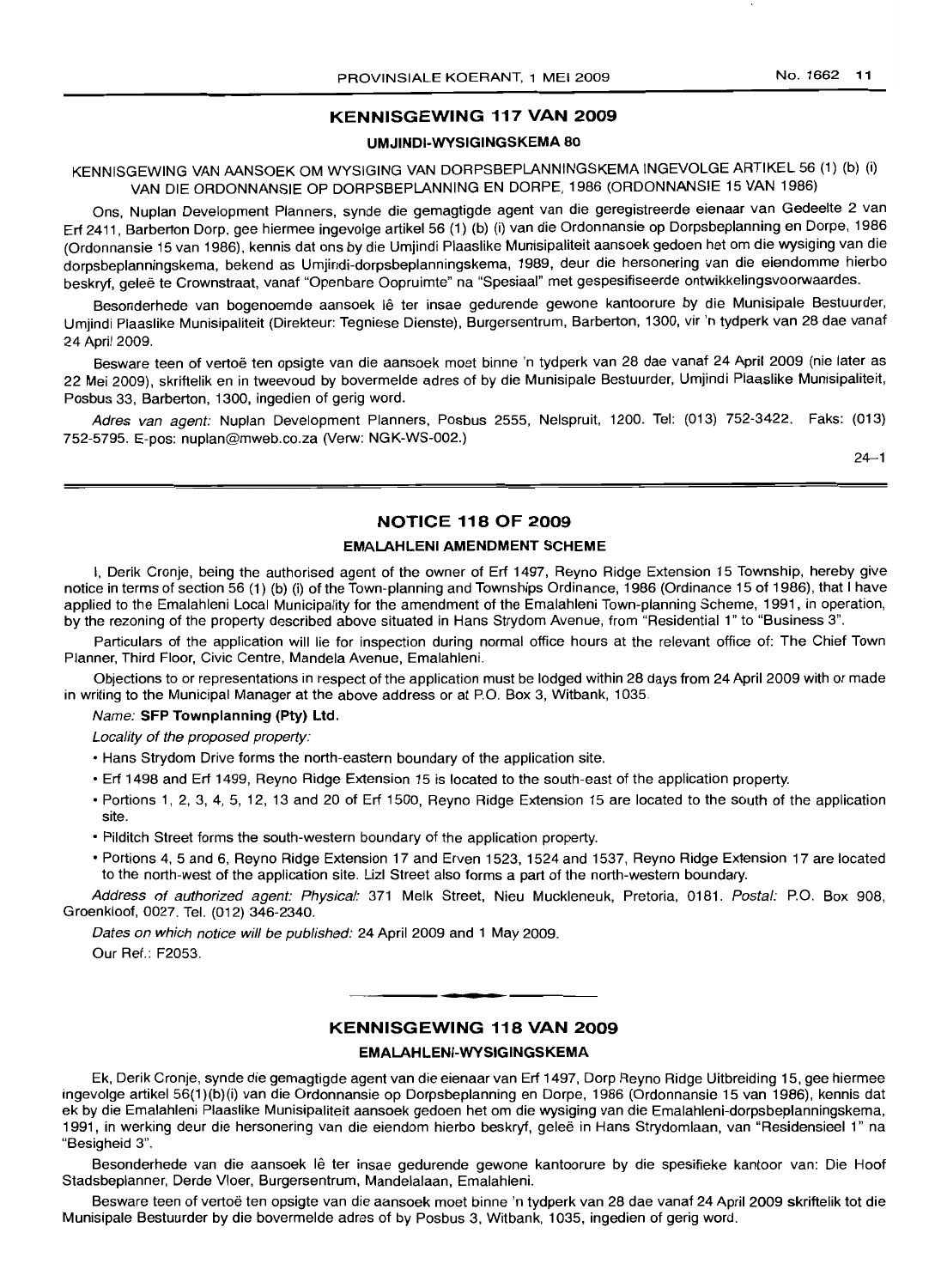#### Naam: **SFP Stadsbeplanning (Edms) Bpk.**

Ligging van voorgestelde eiendomme:

- Hans Strydomlaan vorm die noord-oostelike grens van die voorgestelde eiendom.
- Erf 1498 en Erf 1499, Reyno Ridge Uitbreiding 15 Ie ten suid-ooste van die aansoek-eiendom.
- Gedeeltes 1, 2, 3, 4, 5, 12, 13 en 20 van Erf 1500, Reyno Ridge Uitbreiding 15 Ie ten suide van die voorgestelde eiendom.
- Pilditchstraat vorm die suid-westelike grens van die voorgestelde eiendom.
- Gedeeltes 4, 5 en 6, Reyno Ridge Uitbreiding 17 en Erwe 1523, 1524 en 1537, Reyno Ridge Uitbreiding 17 Ie ten noord-wes van die aansoek-eiendom. Lizlstraat vorm ook 'n deel van die noord-westelike grens.

Adres van gemagtigde agent: Straatadres: Melkstraat 371, Nieu Muckleneuk, Pretoria, 0181. Posadres: Posbus 908, Groenkloof, 0027. Tel. (012) 346-2340.

Datums waarop kennisgewing gepubliseer moet word: 24 April 2009 en 1 Mei 2009. Ons verw: F2053.

24-01

#### **NOTICE 121 OF 2009**

#### **PIET RETIEF AMENDMENT SCHEME** 185

NOTICE OF APPLICATION FOR THE AMENDMENT OF THE PIET RETIEF TOWN-PLANNING SCHEME, 1980, IN TERMS OF SECTION 56 (1) (b) (i) OFTHE TOWN-PLANNING AND TOWNSHIPS ORDINANCE, 1986 (ORDINANCE No. 15 OF 1986)

I. Pinkie Kühne, being the authorised agent of the registered owner of the property mentioned below, hereby give notice, in terms of the above Ordinance, that I have applied to the Mkhondo Municipality, Piet Retief, for the amendment of the town-planning scheme, known as the Piet Retief Town-planning Scheme, 1980, by the rezoning of Portion 3 of Erf 870, situated at No. 17A Anema Street, Piet Retief, from "Residential 1" to "Residential 3".

Particulars regarding the application will lie for inspection during normal office hours at the office of the Municipal Manager, Civic Centre, Mark Street, Piet Retief, for a period of 28 (twenty eight) days from 30 April 2009.

Objections to this application must, within a period of 28 (twenty eight) days from 30 April 2009, written and in duplicate, be submitted to the Municipal Manager at the above address, or be posted to P.O. Box 23, Piet Retief, 2380.

Agent: Pinkie Kuhne, 76 Paterson Street (P.O. Box 22072), Newcastle, 2940. Tel/Faks: (034) 312-3116. Cell: 082 952 2946.

#### **KENNISGEWING 121 VAN 2009**

**• •**

#### **PIET RETIEF-WYSIGINGSKEMA** 185

KENNISGEWING VAN AANSOEK OM DIE WYSIGING VAN DIE PIET RETIEF-DORPSBEPLANNINGSKEMA, 1980, INGEVOLGE ARTIKEL 56 (1) (b) (i) VAN DIE ORDONNANSIE- EN DORPE, 1986 (ORDONNANSIE No. 15 VAN 1986)

Ek, Pinkie Kuhne, synde die gemagtigde agent van die geregistreerde eienaar van die ondergenoemde eiendom, gee hiermee, ingevolge bogenoemde artikel, kennis dat ek by die Mkhondo Munisipaliteit, Piet Retief, aansoek gedoen het om die wysiging van die dorpsbeplanningskema, bekend as die Piet Retief-dorpsbeplanningskema, 1980, deur die hersonering van Gedeelte 3 van Erf 870, qelee te Anemastraat No. 17A, Piet Retief, vanaf "Residensieel 1" na "Residensieel 3".

Besonderhede van die aansoek lê ter insae gedurene gewone kantoorure by die kantoor van die Munisipale Bestuurder, Burgersentrum, Markstraat, Piet Retief, vir 'n tydperk van 28 (agt en twintig) dae vanaf 30 April 2009.

Besware of vertoue teen die aansoek moet binne 'n tydperk van 28 (agt en twintig) dae vanaf 30 April 2009, geskrewe en in tweevoud, ingehandig word by die Munisipale Bestuurder by bovermelde adres of gepos word aan Posbus 23, Piet Retief, 2380.

Adres: Pinkie Kuhne, Patersonstraat 76 (Posbus 22072), Newcastle, 2940. Tel/Faks: (034) 312-3116. Sel: 082 952 2946.

 $1 - 8$ 

### **NOTICE 122 OF 2009**

#### **PIET RETIEF AMENDMENT SCHEME 186**

NOTICE OF APPLICATION FOR THE AMENDMENT OF THE PIET RETIEF TOWN-PLANNING SCHEME, 1980, IN TERMS OF SECTION 56 (1) (b) (i) OF THE TOWN-PLANNING AND TOWNSHIPS ORDINANCE, 1986 (ORDINANCE No. 15 OF 1986)

I, Pinkie Kuhne, being the authorised agent of the registered owner of the property mentioned below, hereby give notice, in terms of the above Ordinance, that I have applied to the Mkhondo Municipality, Piet Retief, for the amendment of the town-planning scheme, known as the Piet RetiefTown-planning Scheme, 1980, by the rezoning of Portion 2 (a portion of Portion 1) of Erf 179, situated at No. 21 Brand Street, Piet Rebef, from "Residential 1" to "Residential 3".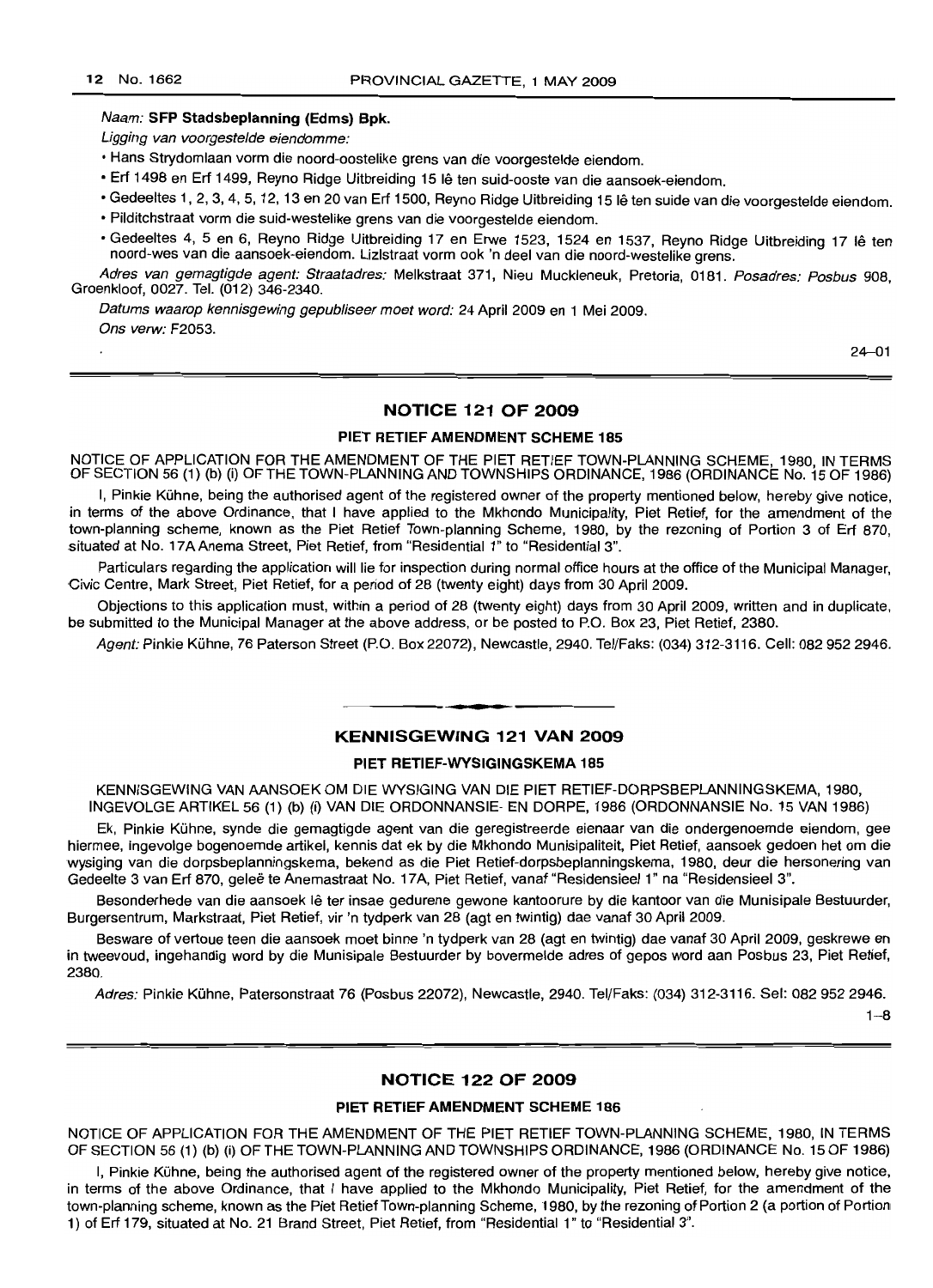Particulars regarding the application will lie for inspection during normal office hours at the office of the Municipal Manager, Civic Centre, Mark Street, Piet Retief, for a period of 28 (twenty eight) days from 30 April 2009.

Objections to this application must, within a period of 28 (twenty eight) days from 30 April 2009, written and in duplicate, be submitted to the Municipal Manager at the above address, or be posted to P.O. Box 23, Piet Retief, 2380.

Agent: Pinkie Kühne, 76 Paterson Street (P.O. Box 22072), Newcastle, 2940. Tel/Fax: (034) 312-3116. Cell: 082 952 2946.

#### **KENNISGEWING 122 VAN 2009**

**•**

#### **PIET RETIEF-WYSIGINGSKEMA 186**

KENNISGEWING VAN AANSOEK OM DIE WYSIGING VAN DIE PIET RETIEF-DORPSBEPLANNINGSKEMA, 1980, INGEVOLGE ARTIKEL 56 (1) (b) (i) VAN DIE ORDONNANS/E OP DORPSBEPLANNING EN DORPE, 1986 (ORDONNANSIE No. 15 VAN 1986)

Ek, Pinkie Kühne, synde die gemagtigde agent van die geregistreerde eienaar van die ondergenoemde eiendom, gee hiermee, ingevolge bogenoemde artikel, kennis dat ek by die Mkhondo Munisipaliteit, Piet Retief, aansoek gedoen het om die wysiging van die dorpsbeplanningskema, bekend as die Piet Retief-dorpsbeplanningskema, 1980, deur die hersonering van Gedeelte 2 ('n gedeelte van Gedeelte 1) van Erf 179, geleë te Brandstraat No. 21, Piet Retief, vanaf "Residensieel 1" na "Residensieel 3".

Besonderhede van die aansoek lê ter insae gedurende gewone kantoorure by die kantoor van die Munisipale Bestuurder, Burgersentrum, Markstraat, Piet Retief, vir 'n tydperk van 28 (agt en twintig) dae vanaf 30 April 2009.

Besware of vertoë teen die aansoek moet binne 'n tydperk van 28 (agt en twintig) dae vanaf 30 April 2009, geskrewe en in tweevoud, ingehandig word by die Munisipale Bestuurder by bovermelde adres of gepos word aan Posbus 23, Piet Retief, 2380.

Agent: Pinkie Kühne, Patersonstraat 76 (Posbus 22072), Newcastle, 2940. Tel/Faks: (034) 312-3116. Sel: 082 952 2946.

 $1 - 8$ 

#### **NOTICE 123 OF 2009**

#### **PIET RETIEF AMENDMENT SCHEME 187**

NOTICE OF APPLICATION FOR THE AMENDMENT OF THE PIET RETIEF TOWN-PLANNING SCHEME, 1980, IN TERMS OF SECTION 56 (1) (b) (i) OF THE TOWN-PLANNING AND TOWNSHIPS ORDINANCE, 1986 (ORDINANCE No. 15 OF 1986)

I, Pinkie Kühne, being the authorised agent of the registered owner of the property mentioned below, hereby give notice, in terms of the above ordinance, that I have applied to the Mkhondo Municipality, Piet Retief, for the amendment of the town-planning scheme, known as the Piet Retief Town-planning Scheme, 1980, by the rezoning of Portion 2 of Erf 9, situated at No. 9A West End Street and Portion 3 of Erf 9, situated at No. 2 Smit Street, Piet Retief, from "Residential 1" to "Residential 3".

Particulars regarding the application will lie for inspection during normal office hours at the office of the Municipal Manager, *Civic* Centre, Mark Street, Piet Retief, for a period of 28 (twenty-eight) days from 30 April 2009.

Objections to this application must, within a period of 28 (twenty-eight) days from 30 April 2009, written and in duplicate, be submitted to the Municipal Manager at the above address, or be posted to P.O. Box 23, Piet Retief, 2380.

Agent: Pinkie Kühne, 76 Paterson Street (P.O. Box 22072), Newcastle, 2940. Tel/Fax: (034) 312-3116. Cell: 082 952 2946.

**•**

#### **KENNISGEWING 123 VAN 2009**

#### **PIET RETIEF-WYSIGINGSKEMA 187**

KENNISGEWING VAN AANSOEK OM DIE WYSIGING VAN DIE PIET RETIEF-DORPSBEPLANNINGSKEMA, 1980, INGEVOLGE ARTIKEL 56 (1) (b) (i) VAN DIE ORDONNANSIE OP DORPSBEPLANNING EN DORPE, 1986 (ORDONNANSIE No. 15 VAN 1986)

Ek, Pinkie Kuhne, synde die gemagtigde agent van die geregistreerde eienaar van die ondergenoemde eiendom, gee hiermee, ingevolge bogenoemde artikel, kennis dat ek by die Mkhondo Munisipaliteit, Piet Retief, aansoek gedoen het om die wysiging van die dorpsbeplanningskema, bekend as die Piet Retief-dorpsbeplanningskema, 1980, deur die hersonering van Gedeelte 2 van Erf 9, geleë te West Endstraat No. 9A, en Gedeelte 3 van Erf 9, geleë te Smitstraat 2, Piet Retief, vanaf "Residensieel 1" na "Residensieel 3".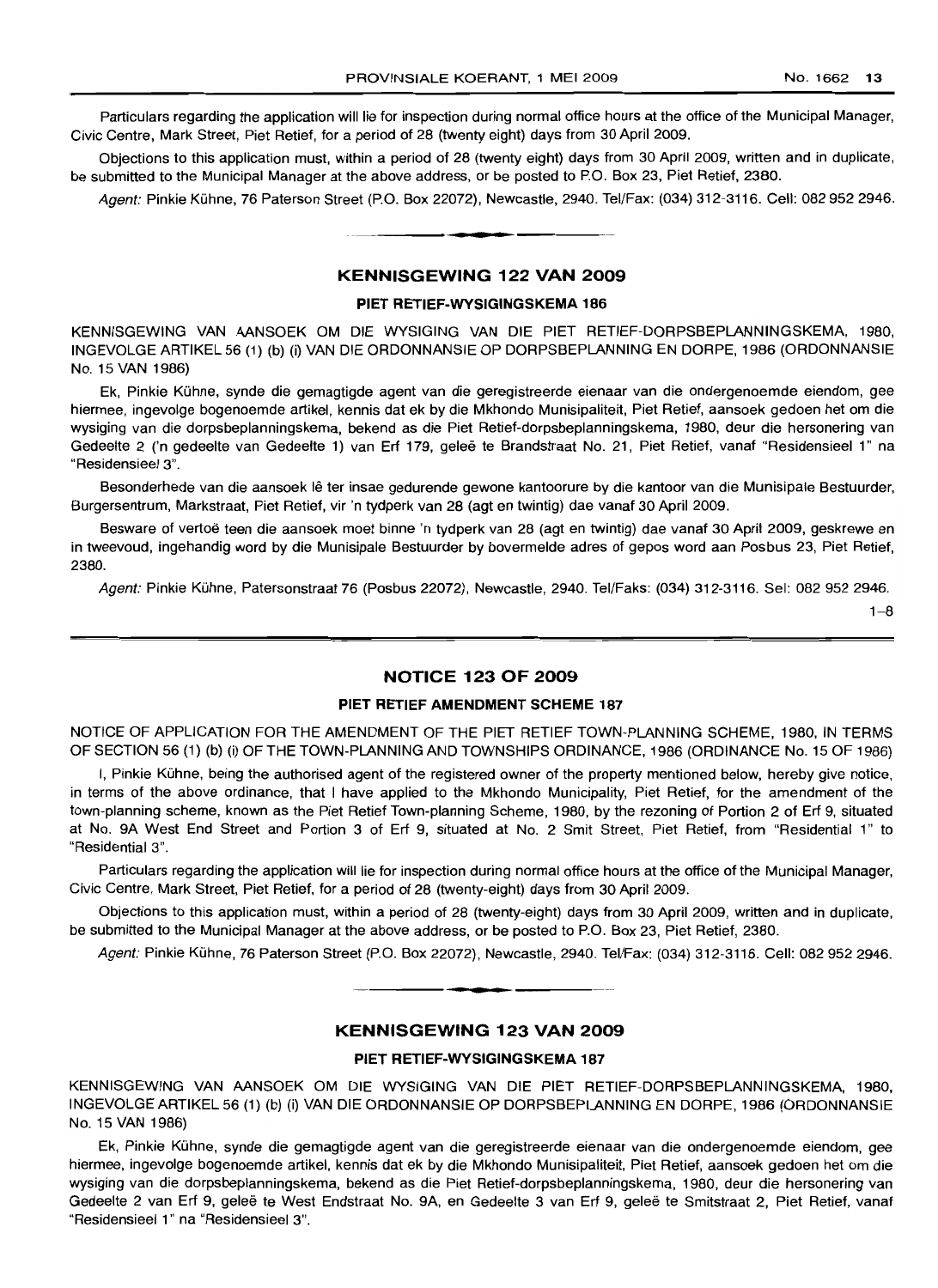Besonderhede van die aansoek lê ter insae gedurende gewone kantoorure by die kantoor van die Munisipale Bestuurder, Burgersentrum, Markstraat, Piet Retief, vir 'n tydperk van 28 (agt en twintig) dae vanaf 30 April 2009.

Besware of vertoë teen die aansoek moet binne 'n tydperk van 28 (agt en twintig) dae vanaf 30 April 2009, geskrewe en in tweevoud, ingehandig word by die Munisipale Bestuurder, by bovermelde adres, of gepos word aan Posbus 23, Piet Retief, 2380.

Agent: Pinkie Kühne, Patersonstraat 76 (Posbus 22072), Newcastle, 2940. Tel/Faks: (034) 312-3116. Sel: 082 952 2946.

 $1 - 8$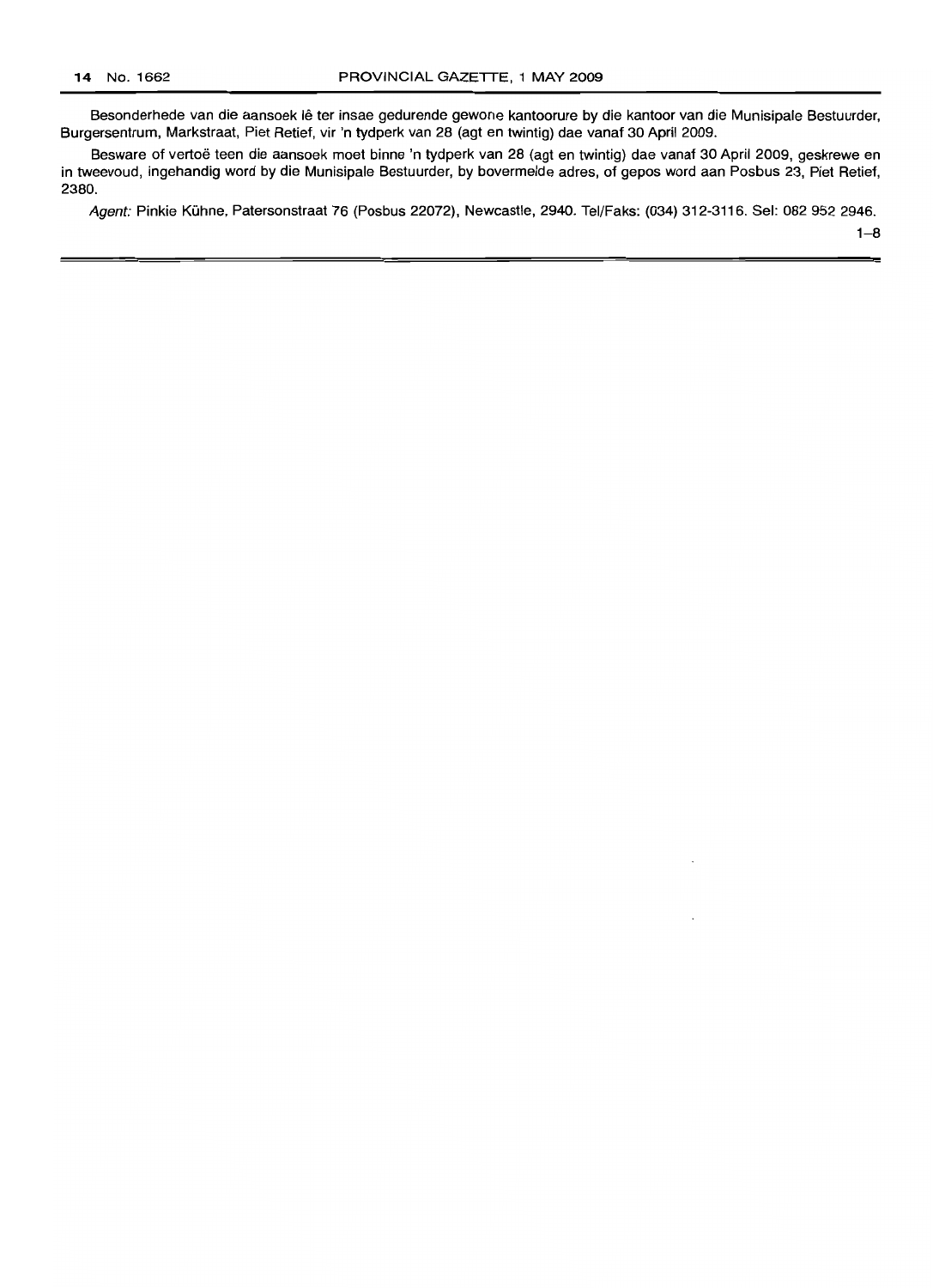## **NOTICE 124 OF 2009**

#### **NOTICE OF LAND DEVELOPMENT AREA APPLICATION**

Umsebe Development Planners has lodged an application in terms of the Development Facilitation Act, 1995 for the establishment of a land development area on the Remaining Extent of Portion 3 of the farm Evert 5 JU, measuring 57,6728ha in extent.

The development will consist of the following:

- :J **30 self-catering units/chalets**
- o **A conference facility seating 40 people and**
- :J **A tapa, braai area and swimming pool.**
- o **Agriculture will remain on the balance of the property (±70%)**

The relevant plan(s), document(s) and information are available for inspection at the offices of the applicant set out below and the offices of the Designated Officer, Ms R. Motaung, Simunye Corner Building, Crn De Waal & Anderson Street, Nelspruit, Mpumalanga, for a period of 21 days from 1 May 2009.

The application will be considered at a Tribunal hearing to be held at the Hippo Hollow Lodge, Hazyview on 27<sup>th</sup> July 2009 at 09h00 and the Pre-hearing Conference will be held at the Riverside Government Complex, Building 8, Second Floor on 6 July 2009 at 09hOO in Nelspruit.

Any person having an interest in the application should please note:

- 1. You may within a period of 21 (twenty one) days from 1 May 2009 (the date of the first publication of this notice), provide the designated officer with your written objections or representations; or
- 2. If your comments constitute an objection to any aspect of the land development application, you must appear in person or through a representative before the Tribunal at the Pre-hearing Conference on the date mentioned above.

Any written objection or representation must be delivered to the Designated Officer at Private Bag X11219, Nelspruit 1200 or at the offices of the Designated Officer, Ms R. Motaung, Simunye Corner Building, Cnr De Waal & Anderson Street, Nelspruit 1200 and you may contact the designated officer if you have any queries on telephone no (013) 756 9018 and fax no (013) 756 9023.

Applicant: Umsebe Development Planners, PO Box 12367, Nelspruit, 1200, 39 Ehmke Street, Tel:(013) 7524710, Fax:(013) 752 2970, Marius Loock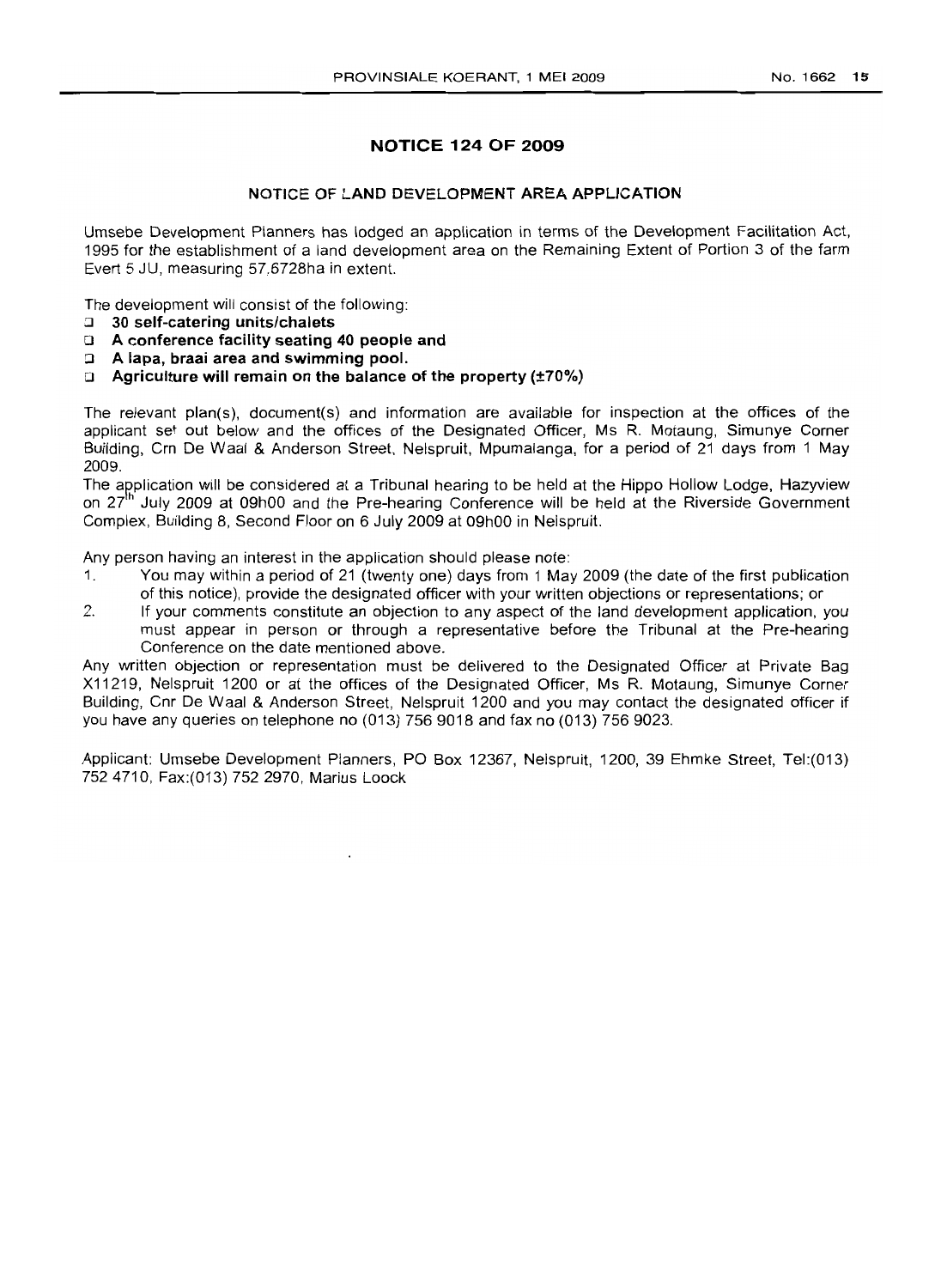### **NOTICE 124 OF 2009**

#### SATISO NGESICELO SEKUTFUTFUKISWA KWEMHLABA

Umsebe Development Planners ufake sicelo ngokuya kweMtsetfo Lohlelembisa Tentfutfuko wango 1995 sokutfutfukiswa kwemhlaba kanye nekuguqulwa kokusebenta lokumiselwe lomhlaba (kusungula kabusha kwekusetsentiswa kwalomhlaba) lokule Ncenye lengu 3 yalelipulazi lelatiwa ngekutsi kuse Evert 5 JU lelingu 57,6728ha ngebukhulu.

Lokukutfutfukuswa kwalomhlaba kutabe kunanaku lokulandzelako:

- o 30 wetindzawo tekulala lapho khona utiphekela khona
- o Indzawo yekubamba imihlangano lenga hlala bantfu labangu 40
- □ Indzawo yekosa, nekungcebeleka kanye nesitiba sekuhlamba
- $\square$  Indzawo yetekulima itawusalela kuze kutosimisa lentfutfuko kulendzawo (±70%)

Emapulani nemiculu lanelwati lacondzene nalesisecelo itabe ibekwe kubukwa nanoma ngubani lapha emahovisini alabafake lesicelo lacaciswe langentasi kanye nakulamahovisi eSikhulukati lesingu Ms R. Motaung, eSimunye Corner Building, lakuhlangana khona letitaladi letibitwa nga De Waal na Anderson, eNelspruit eMpumalanga. Lamapulane nalemiculu iyobekwa kulendzawo sikhatsi lesitinsuku letingu 21 kusukela mhlaka 1 May 2009.

Lesisicelo sitawudzingidvwa ebandla leTribunali leliyohlangana eHippo Hollow Lodge, eHazyview mhlaka 27 July 2009 ngo 9HOO. Inkofa leyisandvulela salelibandla leTribunali ihlelwe kuba khona la eRiverside Government Complex, kuBuilding No 8, Second Floor eNelspruit ngomhlaka 6 July 2009 nga Q9HOO.

Nanoma ngabe ngubani lonetsisekelo ngalesicelo kufanele acaphele loku:

- 1. Kufanele kutsi esikhatsini lesingedluli etinsukwini letingu 21 kusukela mhlaka 1 May 2009 (Iusuku lapho sakhishwa ngalo kukucala), ube sewusinikile leSikhulu ngalokubhaliwe tiphakamiso takho letisekela noma letigceka lesisicelo.
- 2. Uma tiphakamiso takho tigceka lesisicelo sekutfutfukiswa kwalomhlaba, ungavela wena siqu noma ungatfumela lotakumela kulenkofa leyandvulela kuhlala kwalebandla leTribunali leyiyoba galolususku lelibalwe langenhla.

Nanoma ngakungusiphi siphakamiso lesingalokubhaliwe lesigceka lesicelo noma siphakamiso sokumelwa singaletfwa kulelihovisi leSikhulu ku Private Bag X11219, Nelspruit 1200 noma kulamahovisi esiKhulukati, Ms R, Motaung, Simunye Building, lasejikeni la De Waal na Anderson Street, eNelspruit. Uma kukhona lofisa kukwati ngaloku ungachumana naleSikhulukati kulenombolo yelucingo (013) 756 9018 noma kulefax (013) 756 9023

Labafaka lesisicelo ngunaba: Umsebe Development Planners, P.O. Box 12367, Nelspruit, 1200, 39 Ehmke Street, Tel: (013) 7524710, Fax (013) 752 2970, Marius Loock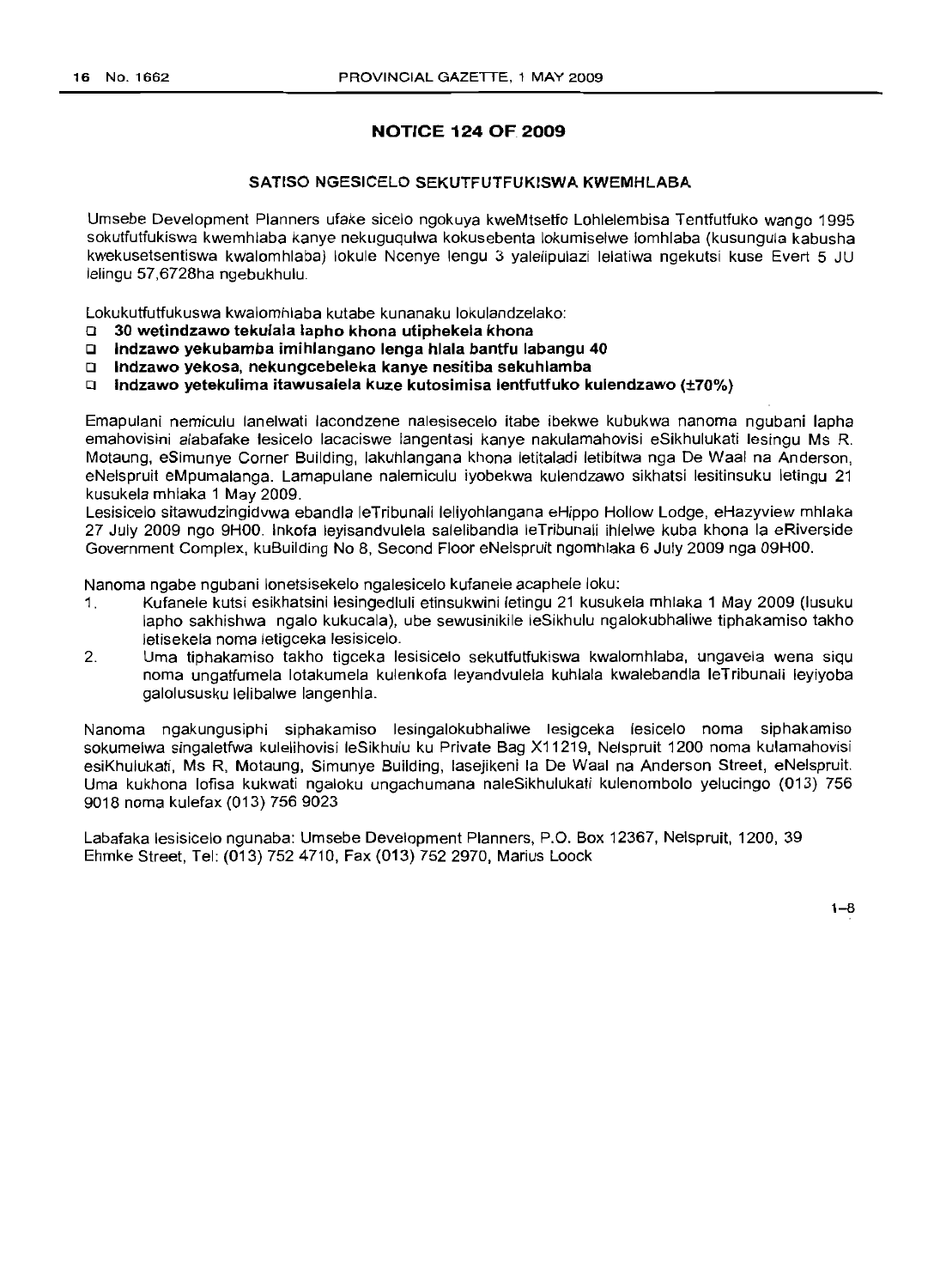#### **NOTICE 125 OF 2009**

MPUMALANGA GAMBLING ACT, 1995 (ACT 5 OF 1995), AS AMENDED APPLICATION FOR REMOVAL OF ROUTE OPERATOR LICENCE

Notice is hereby given that Vukani Gaming Mpumalanga (Pty) Ltd (Reg. No. 1996/016417/07), intends submitting an application to the Mpumalanga Gambling Board on the 4th of May 2009 for the removal of licence. The application will be open for public inspection at the office of the Mpumalanga Gambling Board at First Avenue, White River, 1240, from 4 May 2009.

The purpose is to change the business address from the licensed premises at Shop 5, Green Point, Klipfontein, Witbank, Emalahleni District, Mpumalanga to the new premises at Erf 333, Nelspruit, 36 Ferreira Street, Nelspruit, Mpumalanga.

Attention is directed to the provisions of section 26 of the Mpumalanga Gambling Act, 1995 (Act No. 5 of 1995) as amended, which makes provision for the lodgement of written objections in respect of the application.

Such objections should be lodged with the Chief Executive Officer, Mpumalanga Gambling Board, First Avenue, Private Bag X9908, White River, Mpumalanga, South Africa, 1240, within 30 days from 4 May 2009.

# **LOCAL AUTHORITY NOTICES PLAASLIKE BESTUURSKENNISGEWINGS**

#### **LOCAL AUTHORITY NOTICE 106**

**MSUKALIGWA MUNICIPALITY**

#### **AMENDMENT SCHEME 449**

It is hereby notified in terms of section 57 (1) of the Town-planning and Townships Ordinance, 1986, that the Msukaligwa Municipality approved the amendment of the Ermelo Town-planning Scheme, 1982, by the incorporation of the Remaining Extent of Portion 11 of the farm Rietspruit 437-IS into the area of the scheme and the rezoning of the property described above to "Special" SUbject to conditions. Copies of the application as approved are filed with the offices of the Municipal Manager, Civic Centre, Taute Street, Ermelo, and are open for inspection at all reasonable times.

This amendment is known as Amendment Scheme 449 and shall come into operation on 3 April 2009, the date of publication hereof.

#### **T. KUBHEKA, Municipal Manager**

Msukaligwa Municipality, PO Box 48, Ermelo, 2350

#### **PLAASLIKE BESTUURSKENNISGEWING 106**

**- .**

#### **MSUKALIGWA MUNISIPALITEIT**

#### **WYSIGINGSKEMA 449**

Hierby word ooreenkomstig die bepalings van artikel 57 (1) van die Ordonnansie op Dorpsbeplanning en Dorpe, 1986, bekendgemaak dat die Msukaligwa Munisipaliteit goedgekeur het dat die Ermelo-dorpsbeplanningskema, 1982, gewysig word deur die inlywing van die Resterende Gedeelte van Gedeelte 11 van die plaas Rietspruit 437-IS tot die skema en die hersonering van die eiendom hierbo beskryf, na "Spesiaal" onderworpe aan voorwaardes. Afskrifte van die aansoek soos goedgekeur word in bewaring gehou deur die Munisipale Bestuurder, Burgersentrum, Tautestraat, Ermelo, en is beskikbaar vir inspeksie op aile redelike tye.

Hierdie wysiging staan bekend as Wysigingskema 449 en tree in werking op 3 April 2009, die datum van publikasie hiervan.

#### **T. KUBHEKA, Munisipale Bestuurder**

Msukaligwa Munisipaliteit, Posbus 48, Ermelo, 2350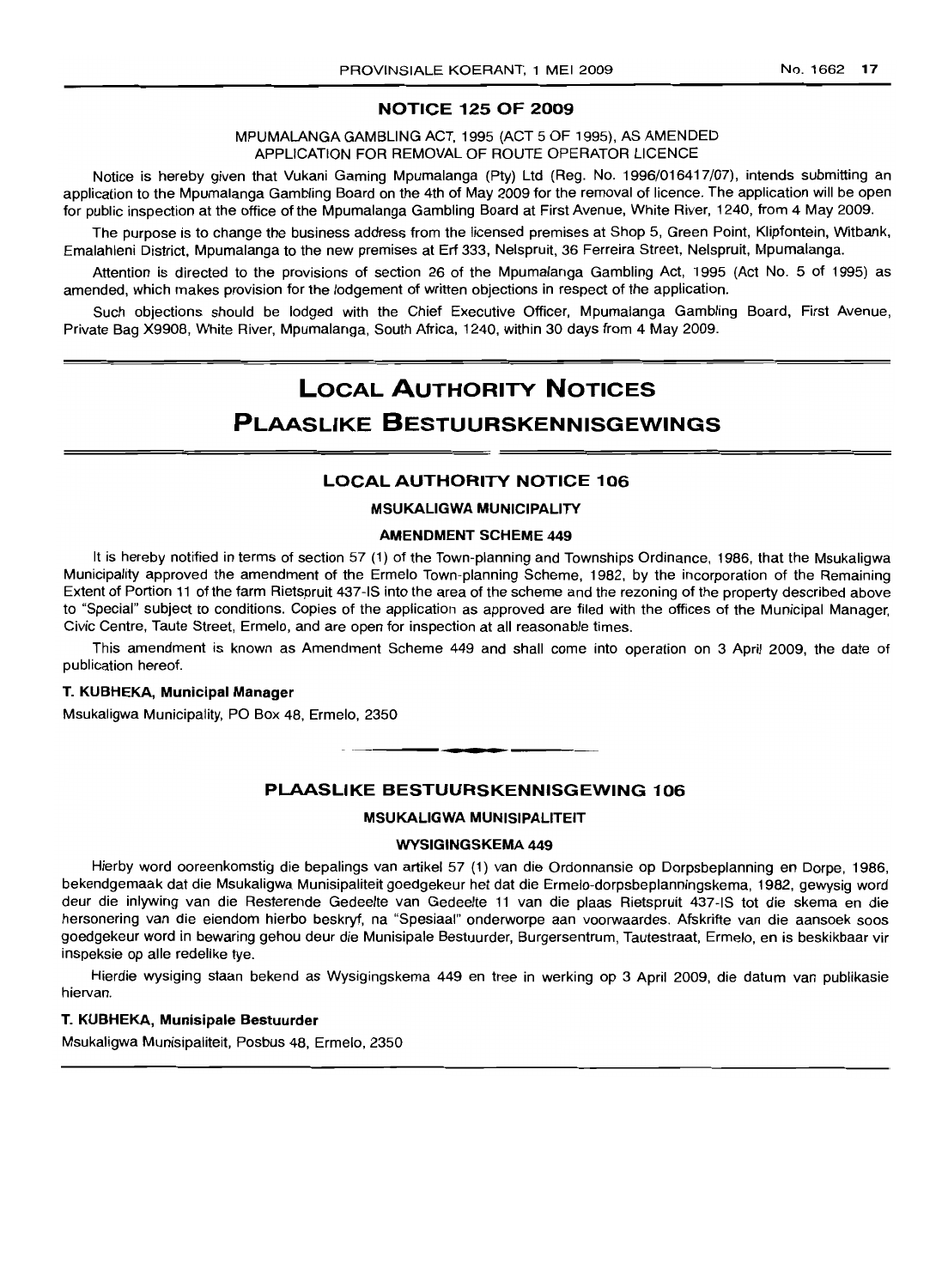### LOCAL AUTHORITY NOTICE 107

### MUNICIPALITY OF THABA CHWEU

Public notice calling for inspection of the General Valuation Roll for the period 1 July 2009 to 30 June 2013 and lodging of objections.

Notice is hereby given in terms of Section  $49(1)(a)(i)$  of the Local Government: Municipal Property Rates Act, 2004 (Act 6 of 2004) hereinafter referred to as the "Act", that the valuation roll for farm properties situated in the Thaba Chweu Registration Divisions KT and JT for the financial years 1 July 2009 to 30 June 2013 is open for public inspection from 30 April 2009 to 12 June 2009 (Monday to Friday between 08:00 to  $16:00$ ) at the following offices of the Thaba Chweu Municipality.

| <b>MASHISHING</b><br>(LYDENBURG)<br><b>ADMINISTRATIVE</b><br><b>UNIT</b> | <b>SABIE</b><br><b>ADMINISTRATIVE</b><br><b>UNIT</b> | <b>GRASKOP</b><br><b>ADMINISTRATIVE</b><br><b>UNIT</b> |
|--------------------------------------------------------------------------|------------------------------------------------------|--------------------------------------------------------|
| <b>Civic Centre</b>                                                      | <b>Civic Centre</b>                                  | <b>Civic Centre</b>                                    |
| <b>Sentraal Street</b>                                                   | $\mathbf{s}^{\text{th}}$<br>Avenue                   | <b>Hoof Street</b>                                     |
| <b>LYDENBURG</b>                                                         | <b>SABIE</b>                                         | <b>GRASKOP</b>                                         |
| 1120                                                                     | 1260                                                 | 1270                                                   |

An invitation is hereby made in terms of Section  $49(1)(a)(i)$  of the Act that any owner of property or other person who so desires may lodge an objection with the Municipal Manager in respect of any matter reflected in, or omitted from, the valuation roll within the above-mentioned period.

Attention is specifically drawn to the fact that in terms of Section  $50(2)$  of the Act an objection must he in relation to a specific individual property and not against the valuation roll as such.

The form for the lodging of an objection is obtainable at the following offices of Council's Financial Department:

| <b>MASHISHING</b><br>(LYDENBURG)<br><b>ADMINISTRATIVE</b><br><b>UNIT</b> | <b>SABIE</b><br><b>ADMINISTRATIVE</b><br><b>UNIT</b>                  | <b>GRASKOP</b><br><b>ADMINISTRATIVE</b><br><b>UNIT</b>              |
|--------------------------------------------------------------------------|-----------------------------------------------------------------------|---------------------------------------------------------------------|
| Civic Centre<br><b>Sentraal Street</b><br><b>LYDENBURG</b><br>1120       | <b>Civic Centre</b><br>8 <sup>th</sup> Avenue<br><b>SABIE</b><br>1260 | <b>Civic Centre</b><br><b>Hoof Street</b><br><b>GRASKOP</b><br>1270 |
| Contact:<br>Me. A.J. van den Berg<br>Mr. T.P. Mpele                      | Contact:<br>Me. M. du Preez<br>Mr. M.M. Manana                        | <b>Contact:</b><br>Mr. K.G. Mashego                                 |